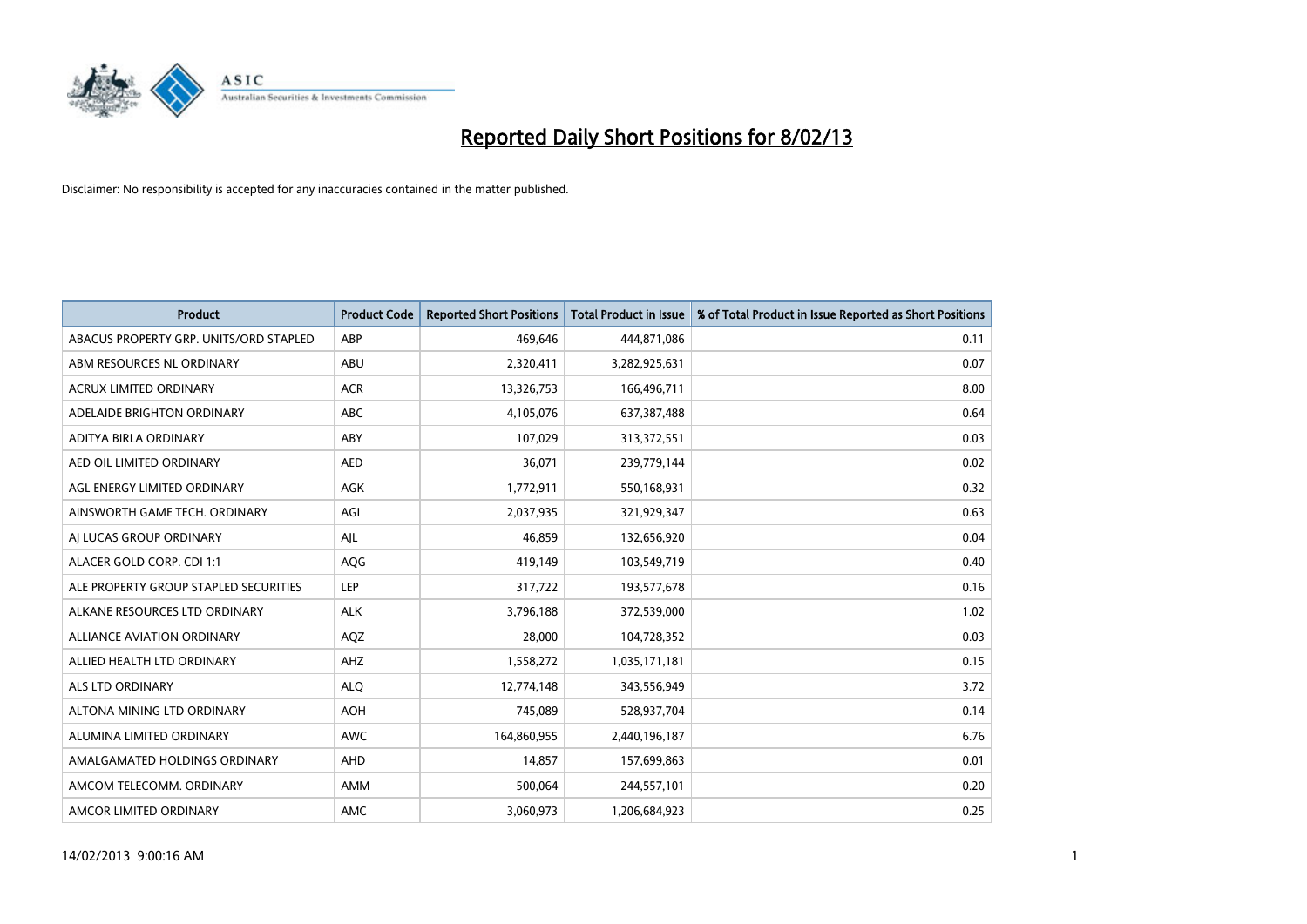

| <b>Product</b>                          | <b>Product Code</b> | <b>Reported Short Positions</b> | <b>Total Product in Issue</b> | % of Total Product in Issue Reported as Short Positions |
|-----------------------------------------|---------------------|---------------------------------|-------------------------------|---------------------------------------------------------|
| AMP LIMITED ORDINARY                    | AMP                 | 7,174,003                       | 2,930,423,546                 | 0.24                                                    |
| AMPELLA MINING ORDINARY                 | <b>AMX</b>          | 4,262,590                       | 247,500,493                   | 1.72                                                    |
| ANGLOGOLD ASHANTI CDI 5:1               | AGG                 | 500                             | 89,207,765                    | 0.00                                                    |
| ANSELL LIMITED ORDINARY                 | <b>ANN</b>          | 4,423,318                       | 130,768,652                   | 3.38                                                    |
| ANTARES ENERGY LTD ORDINARY             | AZZ                 | 469,107                         | 257,000,000                   | 0.18                                                    |
| ANZ BANKING GRP LTD ORDINARY            | ANZ                 | 6,774,520                       | 2,743,592,752                 | 0.25                                                    |
| APA GROUP STAPLED SECURITIES            | <b>APA</b>          | 6,553,569                       | 827,350,325                   | 0.79                                                    |
| APN NEWS & MEDIA ORDINARY               | <b>APN</b>          | 21,267,930                      | 661,526,586                   | 3.21                                                    |
| AQUARIUS PLATINUM. ORDINARY             | <b>AOP</b>          | 13,055,784                      | 486,851,336                   | 2.68                                                    |
| AQUILA RESOURCES ORDINARY               | <b>AQA</b>          | 8,949,052                       | 411,804,442                   | 2.17                                                    |
| ARAFURA RESOURCE LTD ORDINARY           | ARU                 | 407,417                         | 441,270,644                   | 0.09                                                    |
| ARB CORPORATION ORDINARY                | ARP                 | 106,241                         | 72,481,302                    | 0.15                                                    |
| ARDENT LEISURE GROUP STAPLED SECURITIES | AAD                 | 2,905,751                       | 397,774,513                   | 0.73                                                    |
| ARGO INVESTMENTS ORDINARY               | ARG                 | 5                               | 628,781,353                   | 0.00                                                    |
| ARISTOCRAT LEISURE ORDINARY             | <b>ALL</b>          | 10,524,249                      | 551,418,047                   | 1.91                                                    |
| ARRIUM LTD ORDINARY                     | ARI                 | 8,460,964                       | 1,351,527,328                 | 0.63                                                    |
| ASCIANO LIMITED ORDINARY                | <b>AIO</b>          | 8,914,145                       | 975,385,664                   | 0.91                                                    |
| ASG GROUP LIMITED ORDINARY              | <b>ASZ</b>          | 1,733,785                       | 206,720,839                   | 0.84                                                    |
| ASPEN GROUP ORD/UNITS STAPLED           | <b>APZ</b>          | 238,153                         | 1,192,803,491                 | 0.02                                                    |
| ASPIRE MINING LTD ORDINARY              | <b>AKM</b>          | 36,368                          | 620,594,556                   | 0.01                                                    |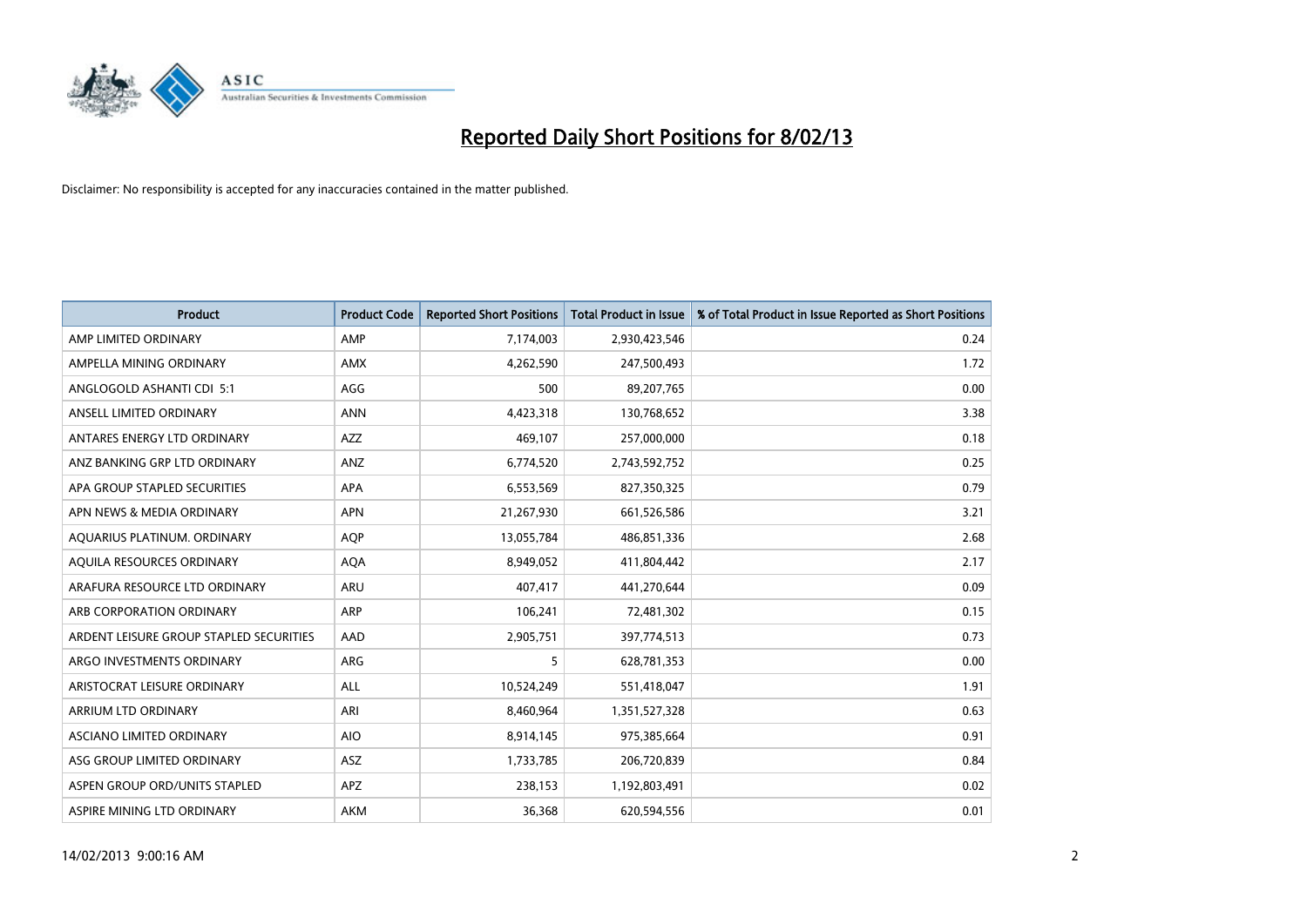

| <b>Product</b>                            | <b>Product Code</b> | <b>Reported Short Positions</b> | <b>Total Product in Issue</b> | % of Total Product in Issue Reported as Short Positions |
|-------------------------------------------|---------------------|---------------------------------|-------------------------------|---------------------------------------------------------|
| ASTRO JAP PROP GROUP STAPLED US PROHIBIT. | AJA                 | 7,863                           | 67,211,752                    | 0.01                                                    |
| ASX LIMITED ORDINARY                      | <b>ASX</b>          | 3,897,545                       | 175,136,729                   | 2.23                                                    |
| ATLAS IRON LIMITED ORDINARY               | AGO                 | 6,623,565                       | 909,718,409                   | 0.73                                                    |
| AURIZON HOLDINGS LTD ORDINARY             | AZJ                 | 9,826,516                       | 2,137,284,503                 | 0.46                                                    |
| <b>AURORA OIL &amp; GAS ORDINARY</b>      | <b>AUT</b>          | 9,155,599                       | 447,885,778                   | 2.04                                                    |
| AUSDRILL LIMITED ORDINARY                 | <b>ASL</b>          | 6,963,803                       | 309,451,963                   | 2.25                                                    |
| AUSENCO LIMITED ORDINARY                  | AAX                 | 1,077,662                       | 123,527,574                   | 0.87                                                    |
| <b>AUSTAL LIMITED ORDINARY</b>            | ASB                 | 1,166,821                       | 346,007,639                   | 0.34                                                    |
| AUSTIN ENGINEERING ORDINARY               | <b>ANG</b>          | 448,062                         | 72,314,403                    | 0.62                                                    |
| AUSTRALAND PROPERTY STAPLED SECURITY      | <b>ALZ</b>          | 570,971                         | 576,846,597                   | 0.10                                                    |
| AUSTRALIAN AGRICULT. ORDINARY             | <b>AAC</b>          | 985,356                         | 312,905,085                   | 0.31                                                    |
| AUSTRALIAN INFRASTR. UNITS/ORDINARY       | <b>AIX</b>          | 712,031                         | 620,733,944                   | 0.11                                                    |
| AUSTRALIAN PHARM. ORDINARY                | API                 | 378,528                         | 488,115,883                   | 0.08                                                    |
| AUTOMOTIVE HOLDINGS ORDINARY              | <b>AHE</b>          | 6,252                           | 260,579,682                   | 0.00                                                    |
| AVIENNINGS LIMITED ORDINARY               | AVI                 | 175,000                         | 274,588,694                   | 0.06                                                    |
| AWE LIMITED ORDINARY                      | <b>AWE</b>          | 3,186,437                       | 522,116,985                   | 0.61                                                    |
| AZIMUTH RES LTD ORDINARY                  | <b>AZH</b>          | 1,958,829                       | 430,626,680                   | 0.45                                                    |
| BANDANNA ENERGY ORDINARY                  | <b>BND</b>          | 26,043,966                      | 528,481,199                   | 4.93                                                    |
| BANK OF QUEENSLAND. ORDINARY              | <b>BOQ</b>          | 7,591,753                       | 312,878,919                   | 2.43                                                    |
| <b>BANNERMAN RESOURCES ORDINARY</b>       | <b>BMN</b>          | 204,828                         | 307,126,775                   | 0.07                                                    |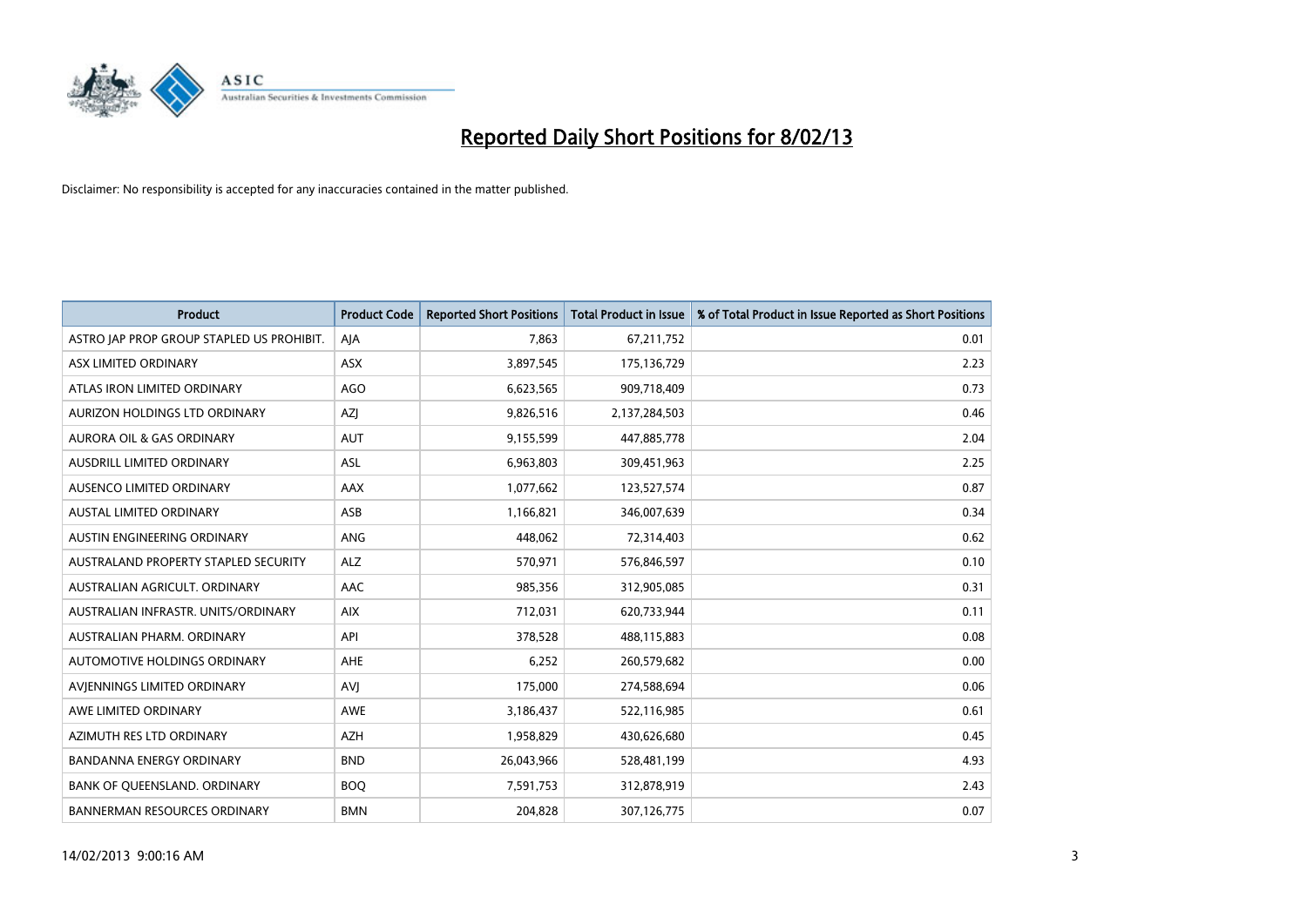

| <b>Product</b>                                | <b>Product Code</b> | <b>Reported Short Positions</b> | <b>Total Product in Issue</b> | % of Total Product in Issue Reported as Short Positions |
|-----------------------------------------------|---------------------|---------------------------------|-------------------------------|---------------------------------------------------------|
| <b>BASE RES LIMITED ORDINARY</b>              | <b>BSE</b>          | 453,070                         | 560,440,029                   | 0.08                                                    |
| <b>BATHURST RESOURCES ORDINARY</b>            | <b>BTU</b>          | 35,056,472                      | 697,247,997                   | 5.03                                                    |
| <b>BC IRON LIMITED ORDINARY</b>               | <b>BCI</b>          | 607,700                         | 122,729,384                   | 0.50                                                    |
| <b>BEACH ENERGY LIMITED ORDINARY</b>          | <b>BPT</b>          | 21,561,975                      | 1,263,677,572                 | 1.71                                                    |
| BEADELL RESOURCE LTD ORDINARY                 | <b>BDR</b>          | 15,761,662                      | 742,204,752                   | 2.12                                                    |
| BENDIGO AND ADELAIDE ORDINARY                 | <b>BEN</b>          | 9,581,623                       | 402,442,109                   | 2.38                                                    |
| BERKELEY RESOURCES ORDINARY                   | <b>BKY</b>          | 253,485                         | 179,393,273                   | 0.14                                                    |
| <b>BHP BILLITON LIMITED ORDINARY</b>          | <b>BHP</b>          | 9,030,860                       | 3,211,691,105                 | 0.28                                                    |
| <b>BILLABONG ORDINARY</b>                     | <b>BBG</b>          | 5,443,669                       | 478,944,292                   | 1.14                                                    |
| <b>BLACKMORES LIMITED ORDINARY</b>            | <b>BKL</b>          | 2,914                           | 16,909,231                    | 0.02                                                    |
| <b>BLACKTHORN RESOURCES ORD US PROHIBITED</b> | <b>BTR</b>          | 247,271                         | 164,285,950                   | 0.15                                                    |
| BLUESCOPE STEEL LTD ORDINARY                  | <b>BSL</b>          | 1,040,885                       | 558,243,305                   | 0.19                                                    |
| <b>BOART LONGYEAR ORDINARY</b>                | <b>BLY</b>          | 6,146,324                       | 461,163,412                   | 1.33                                                    |
| BORAL LIMITED, ORDINARY                       | <b>BLD</b>          | 25,222,210                      | 766,235,816                   | 3.29                                                    |
| <b>BOUGAINVILLE COPPER ORDINARY</b>           | <b>BOC</b>          |                                 | 401,062,500                   | 0.00                                                    |
| <b>BRADKEN LIMITED ORDINARY</b>               | <b>BKN</b>          | 11,514,801                      | 169,240,662                   | 6.80                                                    |
| <b>BRAMBLES LIMITED ORDINARY</b>              | <b>BXB</b>          | 1,467,626                       | 1,556,632,333                 | 0.09                                                    |
| BREVILLE GROUP LTD ORDINARY                   | <b>BRG</b>          | 138,837                         | 130,095,322                   | 0.11                                                    |
| <b>BRICKWORKS LIMITED ORDINARY</b>            | <b>BKW</b>          | 43,588                          | 147,818,132                   | 0.03                                                    |
| BROCKMAN MINING LTD ORDINARY                  | <b>BCK</b>          | 91,872                          | 7,414,338,229                 | 0.00                                                    |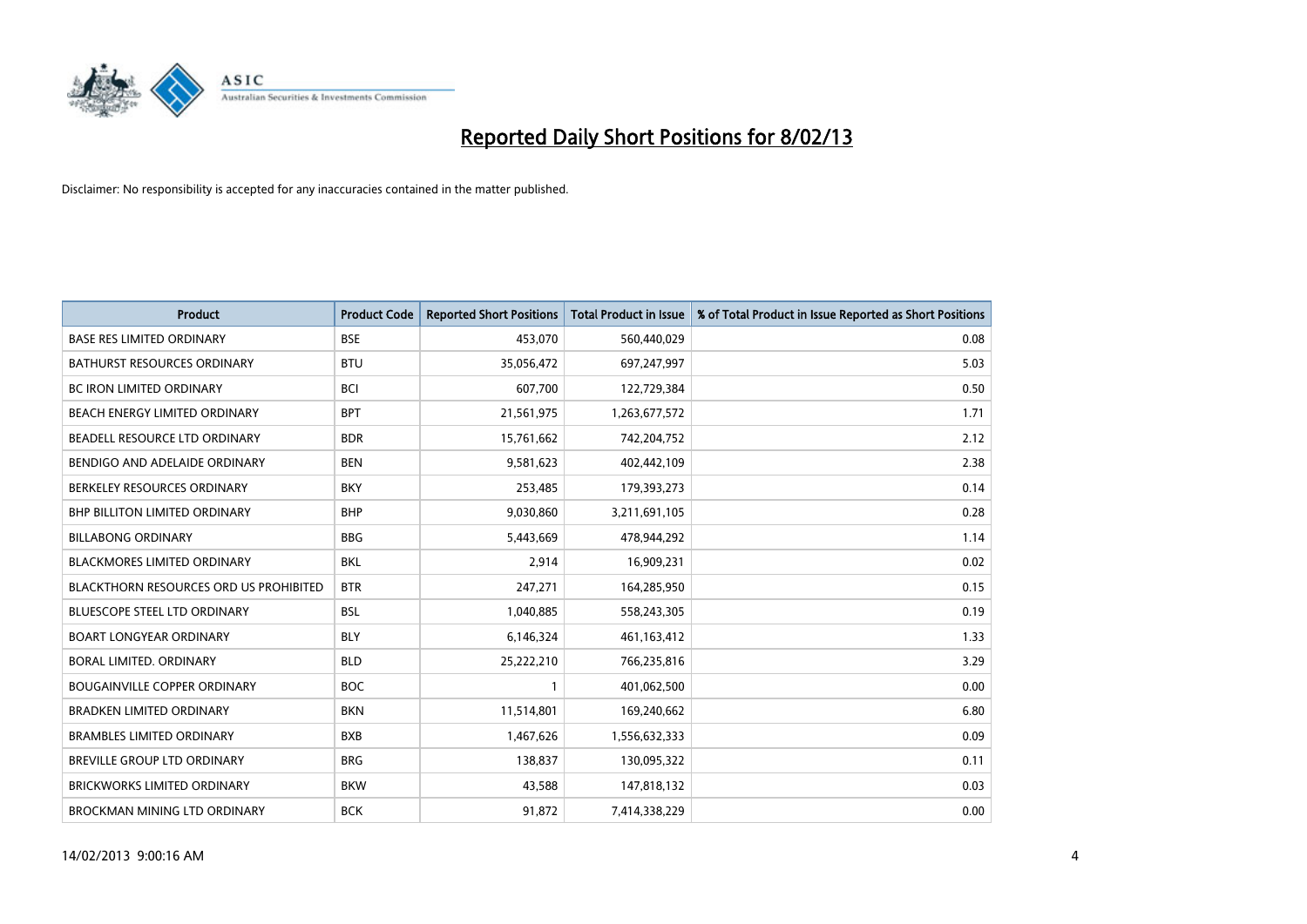

| <b>Product</b>                          | <b>Product Code</b> | <b>Reported Short Positions</b> | <b>Total Product in Issue</b> | % of Total Product in Issue Reported as Short Positions |
|-----------------------------------------|---------------------|---------------------------------|-------------------------------|---------------------------------------------------------|
| BT INVESTMENT MNGMNT ORDINARY           | <b>BTT</b>          | 2                               | 274,214,460                   | 0.00                                                    |
| BUCCANEER ENERGY LTD ORDINARY           | <b>BCC</b>          | 1,000,000                       | 1,519,445,371                 | 0.07                                                    |
| <b>BURU ENERGY ORDINARY</b>             | <b>BRU</b>          | 15,279,776                      | 273,912,685                   | 5.58                                                    |
| <b>BWP TRUST ORDINARY UNITS</b>         | <b>BWP</b>          | 3,259,369                       | 533,645,790                   | 0.61                                                    |
| CABCHARGE AUSTRALIA ORDINARY            | CAB                 | 6,895,663                       | 120,430,683                   | 5.73                                                    |
| <b>CALIBRE GROUP LTD ORDINARY</b>       | CGH                 | 551,271                         | 307,378,401                   | 0.18                                                    |
| CALTEX AUSTRALIA ORDINARY               | <b>CTX</b>          | 4,205,314                       | 270,000,000                   | 1.56                                                    |
| CAPE LAMBERT RES LTD ORDINARY           | <b>CFE</b>          | 596,851                         | 688,308,792                   | 0.09                                                    |
| <b>CAPRAL LIMITED ORDINARY</b>          | CAA                 | 161,121                         | 387,898,255                   | 0.04                                                    |
| CARABELLA RES LTD ORDINARY              | <b>CLR</b>          | 53,326                          | 152,361,547                   | 0.03                                                    |
| <b>CARBON ENERGY ORDINARY</b>           | <b>CNX</b>          | 48,071                          | 779,807,322                   | 0.01                                                    |
| <b>CARDNO LIMITED ORDINARY</b>          | CDD                 | 6,396,027                       | 141,148,006                   | 4.53                                                    |
| <b>CARINDALE PROPERTY UNIT</b>          | <b>CDP</b>          | 101                             | 70,000,000                    | 0.00                                                    |
| CARNARVON PETROLEUM ORDINARY            | <b>CVN</b>          | 1,364,618                       | 937,257,700                   | 0.15                                                    |
| CARSALES.COM LTD ORDINARY               | <b>CRZ</b>          | 4,765,172                       | 235,768,495                   | 2.02                                                    |
| CASH CONVERTERS ORDINARY                | CCV                 | 108,825                         | 423,861,025                   | 0.03                                                    |
| CEDAR WOODS PROP. ORDINARY              | <b>CWP</b>          | 25,001                          | 73,047,793                    | 0.03                                                    |
| CENTRAL PETROLEUM ORDINARY              | <b>CTP</b>          | 1,153,262                       | 1,386,978,365                 | 0.08                                                    |
| CERAMIC FUEL CELLS ORDINARY             | CFU                 | 390                             | 1,559,231,320                 | 0.00                                                    |
| CFS RETAIL TRUST GRP STAPLED SECURITIES | <b>CFX</b>          | 39,065,489                      | 2,828,495,659                 | 1.38                                                    |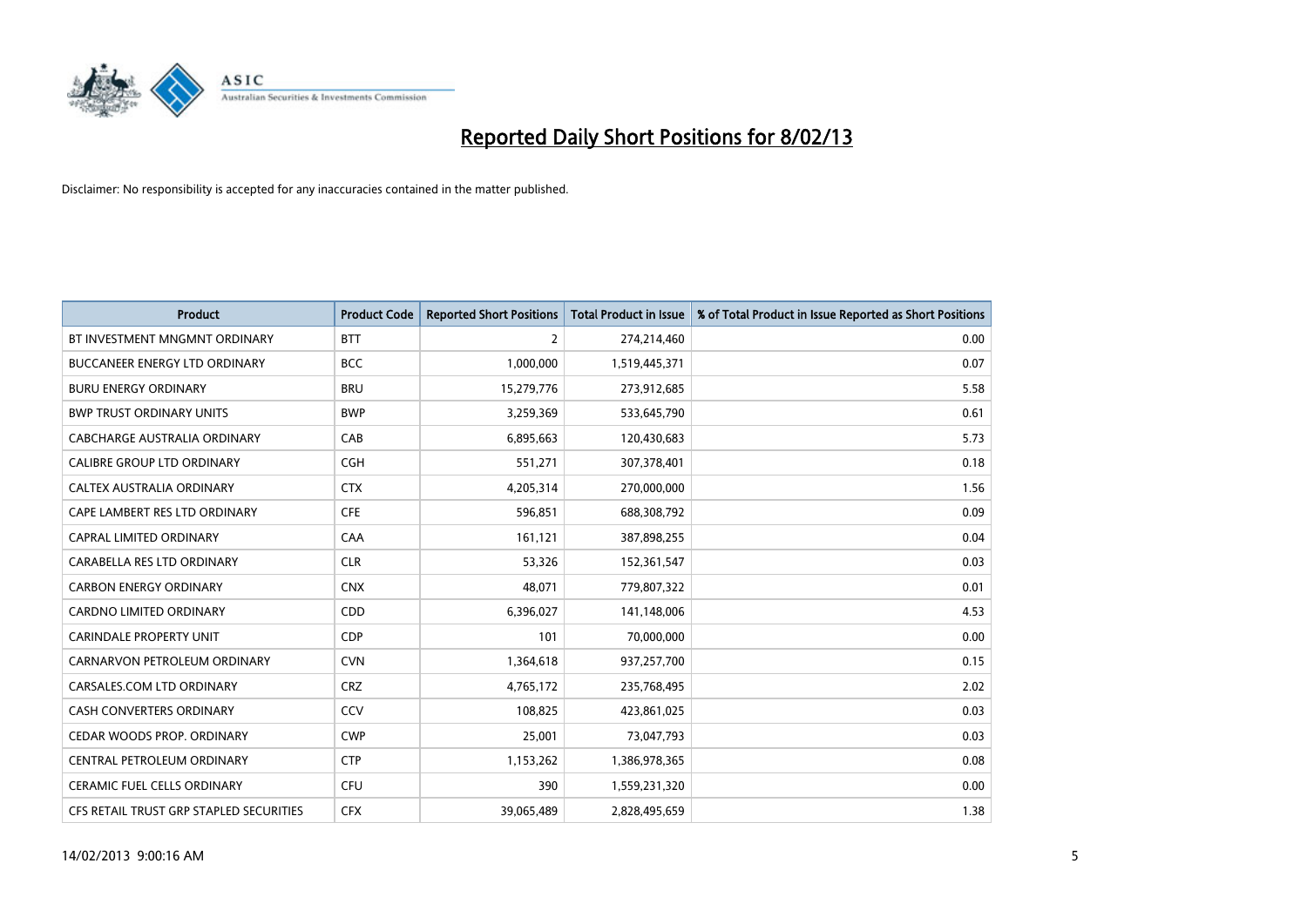

| <b>Product</b>                          | <b>Product Code</b> | <b>Reported Short Positions</b> | <b>Total Product in Issue</b> | % of Total Product in Issue Reported as Short Positions |
|-----------------------------------------|---------------------|---------------------------------|-------------------------------|---------------------------------------------------------|
| CHALLENGER DIV.PRO. STAPLED UNITS       | <b>CDI</b>          | 83,454                          | 214,101,013                   | 0.04                                                    |
| <b>CHALLENGER LIMITED ORDINARY</b>      | <b>CGF</b>          | 2,005,813                       | 537,083,442                   | 0.37                                                    |
| CHARTER HALL GROUP STAPLED US PROHIBIT. | <b>CHC</b>          | 349,571                         | 298,860,383                   | 0.12                                                    |
| <b>CHARTER HALL RETAIL UNITS</b>        | <b>COR</b>          | 846,734                         | 334,098,571                   | 0.25                                                    |
| <b>CHORUS LIMITED ORDINARY</b>          | <b>CNU</b>          | 1,019,149                       | 385,082,123                   | 0.26                                                    |
| CITIGOLD CORP LTD ORDINARY              | <b>CTO</b>          | 1,433,288                       | 1,352,907,765                 | 0.11                                                    |
| <b>CLOUGH LIMITED ORDINARY</b>          | <b>CLO</b>          | 273,768                         | 775,565,556                   | 0.04                                                    |
| COAL OF AFRICA LTD ORDINARY             | <b>CZA</b>          | 291,968                         | 1,048,368,613                 | 0.03                                                    |
| COALSPUR MINES LTD ORDINARY             | <b>CPL</b>          | 13,802,391                      | 634,123,901                   | 2.18                                                    |
| COCA-COLA AMATIL ORDINARY               | <b>CCL</b>          | 1,831,448                       | 762,133,414                   | 0.24                                                    |
| <b>COCHLEAR LIMITED ORDINARY</b>        | <b>COH</b>          | 4,090,054                       | 57,026,689                    | 7.17                                                    |
| <b>COCKATOO COAL ORDINARY</b>           | <b>COK</b>          | 13,257,916                      | 1,016,746,908                 | 1.30                                                    |
| <b>CODAN LIMITED ORDINARY</b>           | <b>CDA</b>          | 435,000                         | 176,926,104                   | 0.25                                                    |
| <b>COFFEY INTERNATIONAL ORDINARY</b>    | <b>COF</b>          | 647                             | 255,833,165                   | 0.00                                                    |
| <b>COLLINS FOODS LTD ORDINARY</b>       | <b>CKF</b>          | 554,971                         | 93,000,003                    | 0.60                                                    |
| COMMONWEALTH BANK, ORDINARY             | <b>CBA</b>          | 12,358,673                      | 1,609,180,841                 | 0.77                                                    |
| <b>COMMONWEALTH PROP ORDINARY UNITS</b> | <b>CPA</b>          | 15,862,347                      | 2,347,003,413                 | 0.68                                                    |
| <b>COMPASS RESOURCES ORDINARY</b>       | <b>CMR</b>          | 7,472                           | 1,403,744,100                 | 0.00                                                    |
| <b>COMPUTERSHARE LTD ORDINARY</b>       | <b>CPU</b>          | 9,804,090                       | 555,664,059                   | 1.76                                                    |
| <b>COOPER ENERGY LTD ORDINARY</b>       | <b>COE</b>          | 181.860                         | 329,034,654                   | 0.06                                                    |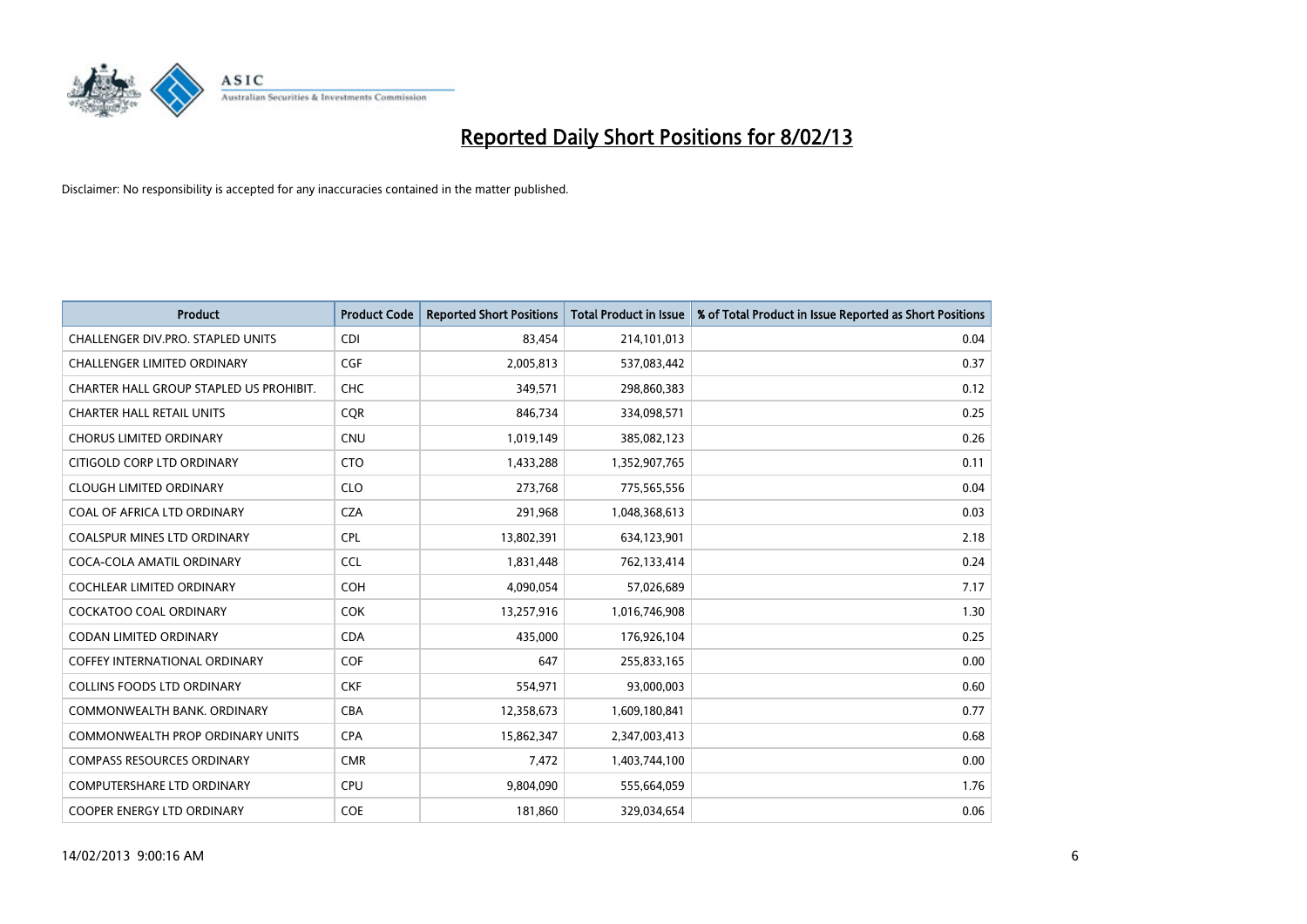

| <b>Product</b>                          | <b>Product Code</b> | <b>Reported Short Positions</b> | <b>Total Product in Issue</b> | % of Total Product in Issue Reported as Short Positions |
|-----------------------------------------|---------------------|---------------------------------|-------------------------------|---------------------------------------------------------|
| <b>CORDLIFE LIMITED ORDINARY</b>        | CBB                 | 6,666                           | 172,687,354                   | 0.00                                                    |
| CORP TRAVEL LIMITED ORDINARY            | <b>CTD</b>          | 134,863                         | 74,971,020                    | 0.18                                                    |
| <b>CREDIT CORP GROUP ORDINARY</b>       | <b>CCP</b>          | 17,349                          | 45,932,899                    | 0.04                                                    |
| <b>CROMWELL PROP STAPLED SECURITIES</b> | <b>CMW</b>          | 218,192                         | 1,407,704,638                 | 0.02                                                    |
| <b>CROWN LIMITED ORDINARY</b>           | <b>CWN</b>          | 4,561,511                       | 728,394,185                   | 0.63                                                    |
| <b>CSG LIMITED ORDINARY</b>             | CSV                 | 453,972                         | 278,394,845                   | 0.16                                                    |
| <b>CSL LIMITED ORDINARY</b>             | <b>CSL</b>          | 2,051,872                       | 498,197,568                   | 0.41                                                    |
| <b>CSR LIMITED ORDINARY</b>             | <b>CSR</b>          | 46,248,007                      | 506,000,315                   | 9.14                                                    |
| <b>CUDECO LIMITED ORDINARY</b>          | CDU                 | 3,301,314                       | 188,943,961                   | 1.75                                                    |
| DART ENERGY LTD ORDINARY                | <b>DTE</b>          | 15,830,023                      | 878,668,388                   | 1.80                                                    |
| DATA#3 LIMITED ORDINARY                 | <b>DTL</b>          | 3,234                           | 153,974,950                   | 0.00                                                    |
| DAVID JONES LIMITED ORDINARY            | <b>DJS</b>          | 64,735,733                      | 531,788,775                   | 12.17                                                   |
| <b>DECMIL GROUP LIMITED ORDINARY</b>    | <b>DCG</b>          | 629,614                         | 168,203,219                   | 0.37                                                    |
| DEEP YELLOW LIMITED ORDINARY            | <b>DYL</b>          | 500,000                         | 1,553,507,294                 | 0.03                                                    |
| DEXUS PROPERTY GROUP STAPLED UNITS      | <b>DXS</b>          | 16,948,029                      | 4,839,024,176                 | 0.35                                                    |
| DISCOVERY METALS LTD ORDINARY           | <b>DML</b>          | 1,916,270                       | 486,986,451                   | 0.39                                                    |
| DOMINO PIZZA ENTERPR ORDINARY           | <b>DMP</b>          | 37,419                          | 70,192,674                    | 0.05                                                    |
| DORAY MINERALS LTD ORDINARY             | <b>DRM</b>          | 184,459                         | 141,866,768                   | 0.13                                                    |
| DOWNER EDI LIMITED ORDINARY             | <b>DOW</b>          | 4,923,447                       | 429,100,296                   | 1.15                                                    |
| DRILLSEARCH ENERGY ORDINARY             | <b>DLS</b>          | 1,327,674                       | 427,353,371                   | 0.31                                                    |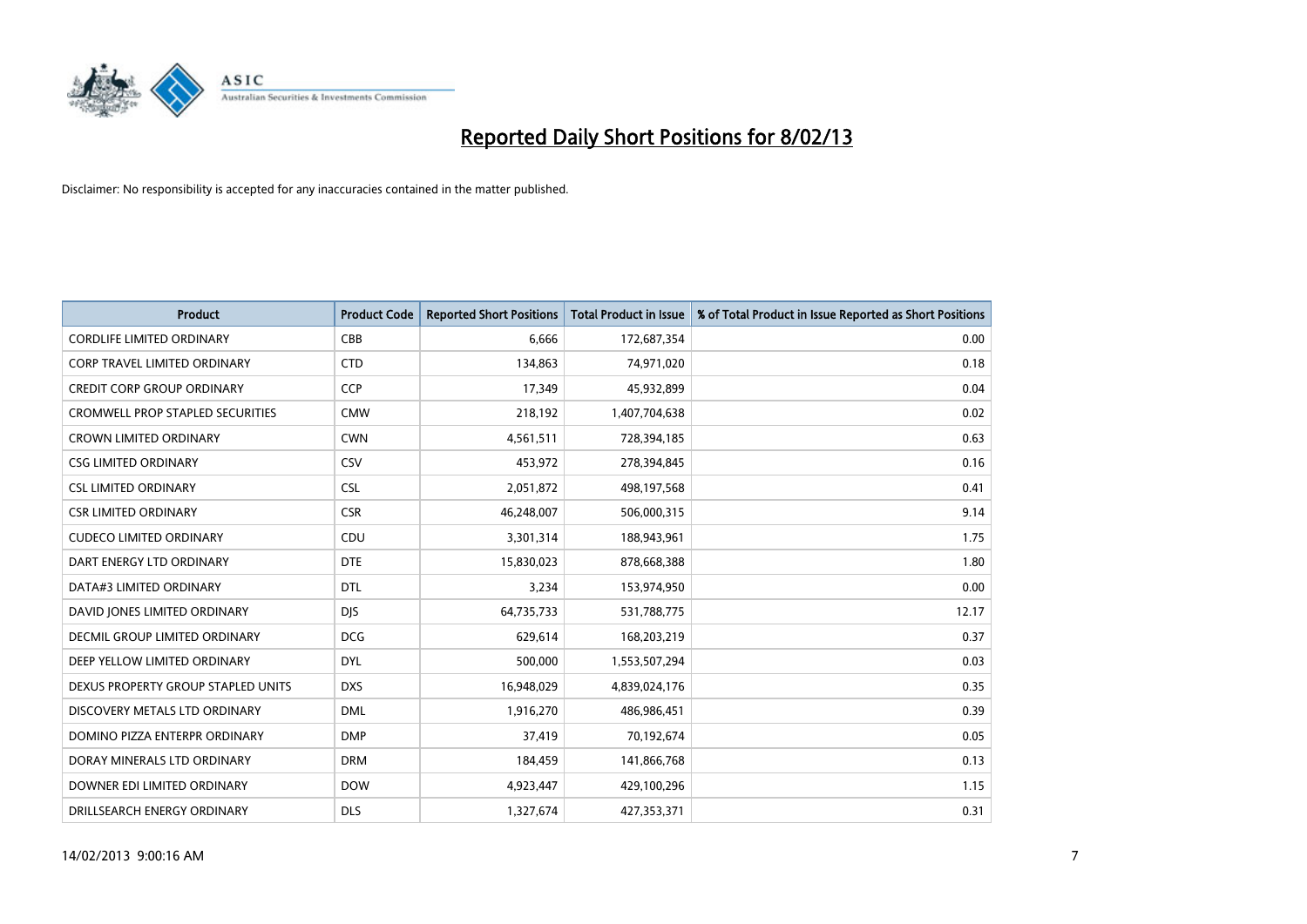

| <b>Product</b>                         | <b>Product Code</b> | <b>Reported Short Positions</b> | <b>Total Product in Issue</b> | % of Total Product in Issue Reported as Short Positions |
|----------------------------------------|---------------------|---------------------------------|-------------------------------|---------------------------------------------------------|
| DUET GROUP STAPLED US PROHIBIT.        | <b>DUE</b>          | 9,221,306                       | 1,158,216,750                 | 0.80                                                    |
| DULUXGROUP LIMITED ORDINARY            | <b>DLX</b>          | 6,252,583                       | 374,507,181                   | 1.67                                                    |
| <b>DWS LTD ORDINARY</b>                | <b>DWS</b>          | 399,693                         | 132,362,763                   | 0.30                                                    |
| ECHO ENTERTAINMENT ORDINARY            | <b>EGP</b>          | 9,234,653                       | 825,672,730                   | 1.12                                                    |
| <b>ELDERS LIMITED ORDINARY</b>         | <b>ELD</b>          | 19,326,454                      | 448,598,480                   | 4.31                                                    |
| ELEMENTAL MINERALS ORDINARY            | <b>ELM</b>          | 37,896                          | 288,587,228                   | 0.01                                                    |
| ELEMENTOS LIMITED ORDINARY             | <b>ELT</b>          | 16                              | 148,352,638                   | 0.00                                                    |
| <b>EMECO HOLDINGS ORDINARY</b>         | <b>EHL</b>          | 7,860,091                       | 599,675,707                   | 1.31                                                    |
| <b>ENDEAVOUR MIN CORP CDI 1:1</b>      | <b>EVR</b>          | 60,998                          | 129,653,699                   | 0.05                                                    |
| <b>ENERGY RESOURCES ORDINARY 'A'</b>   | <b>ERA</b>          | 7,043,789                       | 517,725,062                   | 1.36                                                    |
| <b>ENERGY WORLD CORPOR, ORDINARY</b>   | <b>EWC</b>          | 16,771,202                      | 1,734,166,672                 | 0.97                                                    |
| <b>ENVESTRA LIMITED ORDINARY</b>       | <b>ENV</b>          | 8,130,816                       | 1,603,333,497                 | 0.51                                                    |
| EVOLUTION MINING LTD ORDINARY          | <b>EVN</b>          | 6,435,771                       | 708,092,989                   | 0.91                                                    |
| FAIRFAX MEDIA LTD ORDINARY             | <b>FXI</b>          | 373,502,348                     | 2,351,955,725                 | 15.88                                                   |
| <b>FANTASTIC HOLDINGS ORDINARY</b>     | <b>FAN</b>          | 134,680                         | 102,739,538                   | 0.13                                                    |
| FEDERATION CNTRES ORD/UNIT STAPLED SEC | <b>FDC</b>          | 6,573,802                       | 1,427,391,696                 | 0.46                                                    |
| FISHER & PAYKEL H. ORDINARY            | <b>FPH</b>          | 188,594                         | 542,612,236                   | 0.03                                                    |
| FKP PROPERTY GROUP STAPLED SECURITIES  | <b>FKP</b>          | 6,172,989                       | 321,578,705                   | 1.92                                                    |
| FLEETWOOD CORP ORDINARY                | <b>FWD</b>          | 2,882,001                       | 60,033,258                    | 4.80                                                    |
| <b>FLETCHER BUILDING ORDINARY</b>      | <b>FBU</b>          | 4.043.470                       | 684,793,538                   | 0.59                                                    |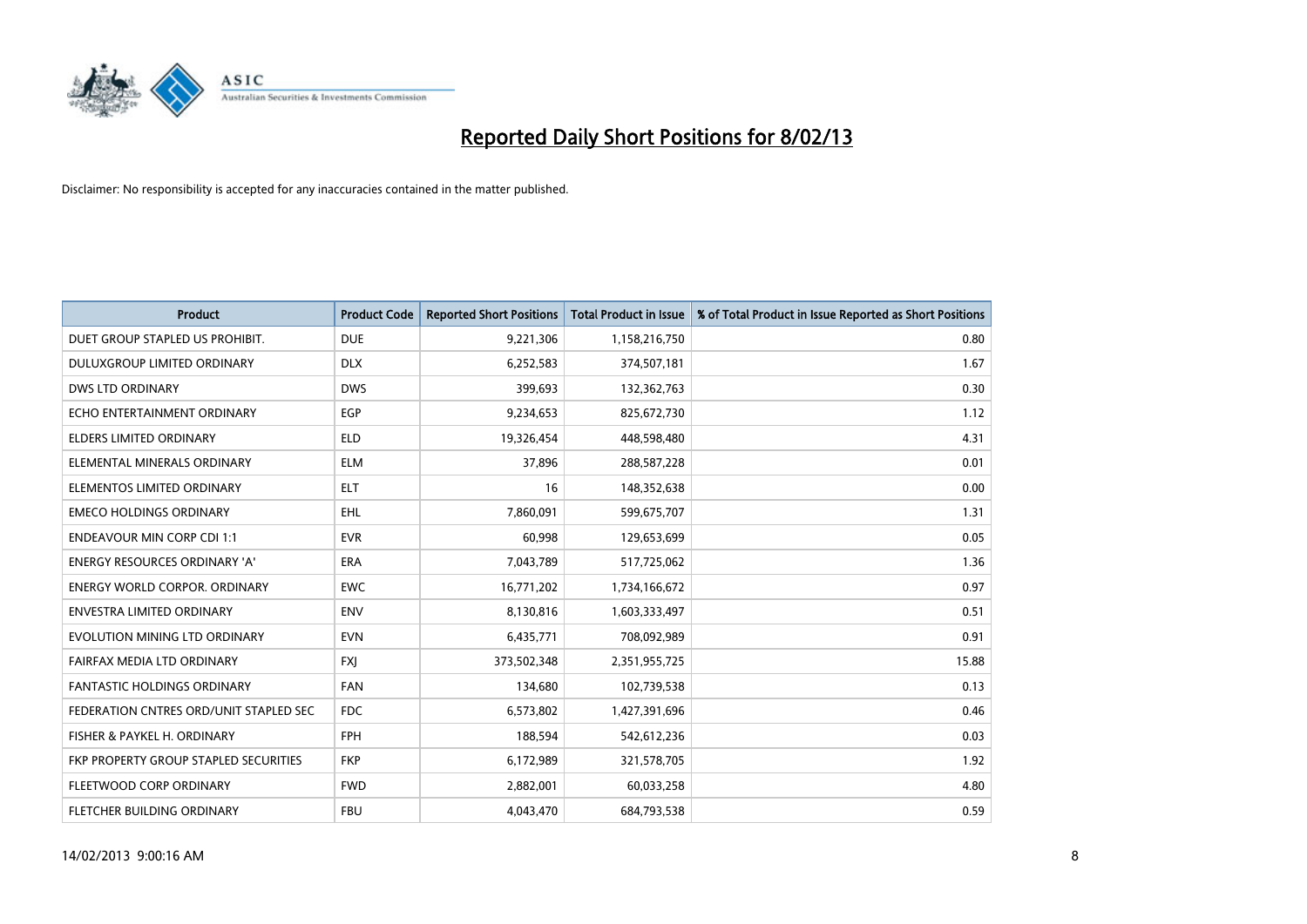

| <b>Product</b>                            | <b>Product Code</b> | <b>Reported Short Positions</b> | <b>Total Product in Issue</b> | % of Total Product in Issue Reported as Short Positions |
|-------------------------------------------|---------------------|---------------------------------|-------------------------------|---------------------------------------------------------|
| <b>FLEXIGROUP LIMITED ORDINARY</b>        | <b>FXL</b>          | 565,335                         | 287,469,669                   | 0.20                                                    |
| FLIGHT CENTRE ORDINARY                    | <b>FLT</b>          | 11,683,111                      | 100,170,726                   | 11.66                                                   |
| <b>FLINDERS MINES LTD ORDINARY</b>        | <b>FMS</b>          | 2,052,181                       | 1,821,300,404                 | 0.11                                                    |
| FOCUS MINERALS LTD ORDINARY               | <b>FML</b>          | 2,966,617                       | 8,822,771,352                 | 0.03                                                    |
| FONTERRA SHARE FUND ORDINARY UNITS        | FSF                 | 41,064                          | 95,689,327                    | 0.04                                                    |
| <b>FORGE GROUP LIMITED ORDINARY</b>       | FGE                 | 130,769                         | 86,169,014                    | 0.15                                                    |
| FORTESCUE METALS GRP ORDINARY             | <b>FMG</b>          | 169,960,893                     | 3,113,798,659                 | 5.46                                                    |
| <b>G.U.D. HOLDINGS ORDINARY</b>           | GUD                 | 4,243,601                       | 71,341,319                    | 5.95                                                    |
| <b>G8 EDUCATION LIMITED ORDINARY</b>      | <b>GEM</b>          | 5,899,747                       | 246,802,417                   | 2.39                                                    |
| <b>GALAXY RESOURCES ORDINARY</b>          | <b>GXY</b>          | 3,577,982                       | 560,357,421                   | 0.64                                                    |
| <b>GENETIC TECHNOLOGIES ORDINARY</b>      | <b>GTG</b>          | 646,950                         | 475,471,819                   | 0.14                                                    |
| <b>GEODYNAMICS LIMITED ORDINARY</b>       | GDY                 | 850                             | 406,452,608                   | 0.00                                                    |
| <b>GINDALBIE METALS LTD ORDINARY</b>      | <b>GBG</b>          | 35,742,725                      | 1,404,350,200                 | 2.55                                                    |
| <b>GOODMAN FIELDER, ORDINARY</b>          | <b>GFF</b>          | 22,636,513                      | 1,955,559,207                 | 1.16                                                    |
| <b>GOODMAN GROUP STAPLED US PROHIBIT.</b> | <b>GMG</b>          | 2,591,689                       | 1,713,233,947                 | 0.15                                                    |
| <b>GPT GROUP STAPLED SEC.</b>             | <b>GPT</b>          | 8,169,218                       | 1,766,785,075                 | 0.46                                                    |
| <b>GRAINCORP LIMITED A CLASS ORDINARY</b> | <b>GNC</b>          | 1,070,388                       | 228,855,628                   | 0.47                                                    |
| <b>GRANGE RESOURCES. ORDINARY</b>         | <b>GRR</b>          | 1,454,543                       | 1,156,181,782                 | 0.13                                                    |
| <b>GREENLAND MIN EN LTD ORDINARY</b>      | GGG                 | 4,761,616                       | 567,937,409                   | 0.84                                                    |
| <b>GRYPHON MINERALS LTD ORDINARY</b>      | GRY                 | 23,766,410                      | 400,464,983                   | 5.93                                                    |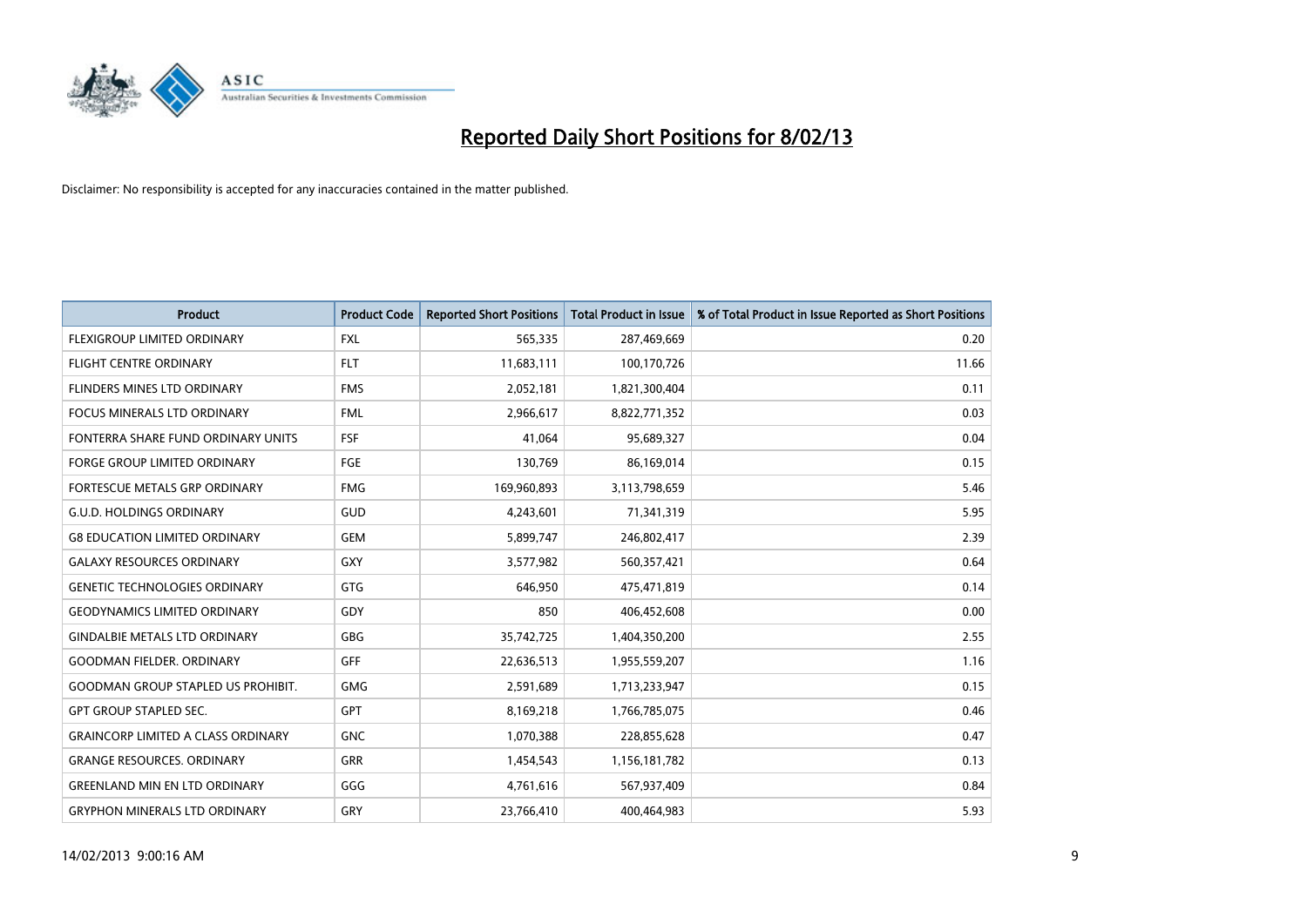

| <b>Product</b>                           | <b>Product Code</b> | <b>Reported Short Positions</b> | <b>Total Product in Issue</b> | % of Total Product in Issue Reported as Short Positions |
|------------------------------------------|---------------------|---------------------------------|-------------------------------|---------------------------------------------------------|
| <b>GUILDFORD COAL LTD ORDINARY</b>       | <b>GUF</b>          | 1,690,644                       | 521,046,899                   | 0.32                                                    |
| <b>GUIARAT NRE COAL LTD ORDINARY</b>     | <b>GNM</b>          | 587,657                         | 1,376,138,678                 | 0.04                                                    |
| <b>GUNNS LIMITED ORDINARY</b>            | <b>GNS</b>          | 51,674,677                      | 848,401,559                   | 6.09                                                    |
| <b>GWA GROUP LTD ORDINARY</b>            | <b>GWA</b>          | 6,426,789                       | 304,706,899                   | 2.11                                                    |
| <b>HARVEY NORMAN ORDINARY</b>            | <b>HVN</b>          | 114,428,484                     | 1,062,316,784                 | 10.77                                                   |
| HASTIE GROUP LIMITED ORDINARY            | <b>HST</b>          | 233,914                         | 137,353,504                   | 0.17                                                    |
| <b>HENDERSON GROUP CDI 1:1</b>           | <b>HGG</b>          | 1,610,414                       | 718,996,007                   | 0.22                                                    |
| <b>HIGHLANDS PACIFIC ORDINARY</b>        | <b>HIG</b>          | 483,892                         | 789,132,854                   | 0.06                                                    |
| HILLGROVE RES LTD ORDINARY               | <b>HGO</b>          | 2,009,546                       | 1,022,760,221                 | 0.20                                                    |
| HILLS HOLDINGS LTD ORDINARY              | <b>HIL</b>          | 2,759,010                       | 246,500,444                   | 1.12                                                    |
| HORIZON OIL LIMITED ORDINARY             | <b>HZN</b>          | 27,129,810                      | 1,133,316,515                 | 2.39                                                    |
| <b>ICON ENERGY LIMITED ORDINARY</b>      | <b>ICN</b>          | 1,724,608                       | 533,391,210                   | 0.32                                                    |
| <b>IINET LIMITED ORDINARY</b>            | <b>IIN</b>          | 15,964                          | 161,238,847                   | 0.01                                                    |
| <b>ILUKA RESOURCES ORDINARY</b>          | ILU                 | 65,443,825                      | 418,700,517                   | 15.63                                                   |
| <b>IMDEX LIMITED ORDINARY</b>            | <b>IMD</b>          | 1,189,915                       | 210,473,188                   | 0.57                                                    |
| IMF (AUSTRALIA) LTD ORDINARY             | <b>IMF</b>          | 523,023                         | 123,201,716                   | 0.42                                                    |
| <b>INCITEC PIVOT ORDINARY</b>            | <b>IPL</b>          | 4,895,319                       | 1,628,730,107                 | 0.30                                                    |
| INDEPENDENCE GROUP ORDINARY              | <b>IGO</b>          | 3,114,921                       | 232,882,535                   | 1.34                                                    |
| <b>INDOPHIL RESOURCES ORDINARY</b>       | <b>IRN</b>          | 1,384,178                       | 1,203,146,194                 | 0.12                                                    |
| <b>INFIGEN ENERGY STAPLED SECURITIES</b> | <b>IFN</b>          | 2,972,470                       | 762,265,972                   | 0.39                                                    |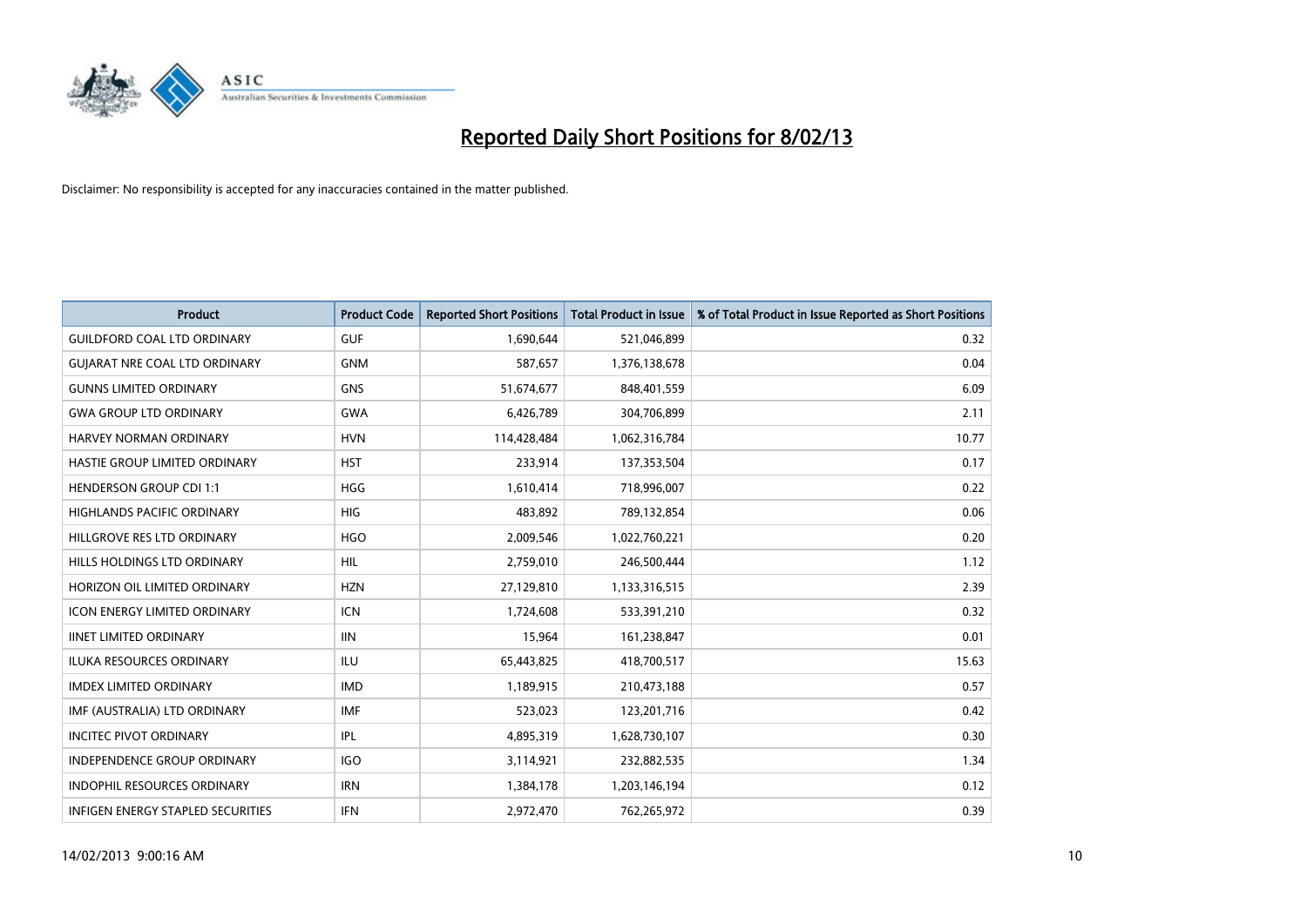

| <b>Product</b>                                  | <b>Product Code</b> | <b>Reported Short Positions</b> | <b>Total Product in Issue</b> | % of Total Product in Issue Reported as Short Positions |
|-------------------------------------------------|---------------------|---------------------------------|-------------------------------|---------------------------------------------------------|
| <b>INSURANCE AUSTRALIA ORDINARY</b>             | IAG                 | 5,453,909                       | 2,079,034,021                 | 0.26                                                    |
| INTEGRATED RESEARCH ORDINARY                    | IRI                 | 58,277                          | 168,359,453                   | 0.03                                                    |
| <b>INTREPID MINES ORDINARY</b>                  | <b>IAU</b>          | 10,246,428                      | 555,519,374                   | 1.84                                                    |
| INVESTA OFFICE FUND STAPLED SECURITIES          | <b>IOF</b>          | 2,793,902                       | 614,047,458                   | 0.45                                                    |
| <b>INVOCARE LIMITED ORDINARY</b>                | <b>IVC</b>          | 3,055,666                       | 110,030,298                   | 2.78                                                    |
| <b>ION LIMITED ORDINARY</b>                     | <b>ION</b>          | 164,453                         | 256,365,105                   | 0.06                                                    |
| <b>IOOF HOLDINGS LTD ORDINARY</b>               | <b>IFL</b>          | 1,427,942                       | 232,091,225                   | 0.62                                                    |
| <b>IRESS LIMITED ORDINARY</b>                   | <b>IRE</b>          | 1,860,993                       | 128,620,231                   | 1.45                                                    |
| <b>IRON ORE HOLDINGS ORDINARY</b>               | <b>IOH</b>          | 39,352                          | 161,174,005                   | 0.02                                                    |
| ISHARES MSCI JAPAN CDI 1:1                      | <b>IIP</b>          | 13,966                          | 822,000,000                   | 0.00                                                    |
| <b>IVANHOE AUSTRALIA ORDINARY</b>               | <b>IVA</b>          | 2,120,880                       | 714,991,227                   | 0.30                                                    |
| <b>JAMES HARDIE INDUST CHESS DEPOSITARY INT</b> | <b>IHX</b>          | 7,727,150                       | 440,917,727                   | 1.75                                                    |
| <b>IB HI-FI LIMITED ORDINARY</b>                | <b>IBH</b>          | 18,949,434                      | 98,850,643                    | 19.17                                                   |
| <b>JUMBO INTERACTIVE ORDINARY</b>               | <b>JIN</b>          | 1,000                           | 43,102,560                    | 0.00                                                    |
| <b>JUPITER MINES ORDINARY</b>                   | <b>IMS</b>          | 1,672                           | 2,281,835,383                 | 0.00                                                    |
| KAGARA LTD ORDINARY                             | KZL                 | 3,034,733                       | 798,953,117                   | 0.38                                                    |
| KANGAROO RES LTD ORDINARY                       | <b>KRL</b>          | 92,967                          | 3,434,430,012                 | 0.00                                                    |
| KAROON GAS AUSTRALIA ORDINARY                   | <b>KAR</b>          | 73,379                          | 221,420,769                   | 0.03                                                    |
| KATHMANDU HOLD LTD ORDINARY                     | <b>KMD</b>          | 17,397                          | 200,215,894                   | 0.01                                                    |
| KINGSGATE CONSOLID. ORDINARY                    | <b>KCN</b>          | 11,896,076                      | 151,828,173                   | 7.84                                                    |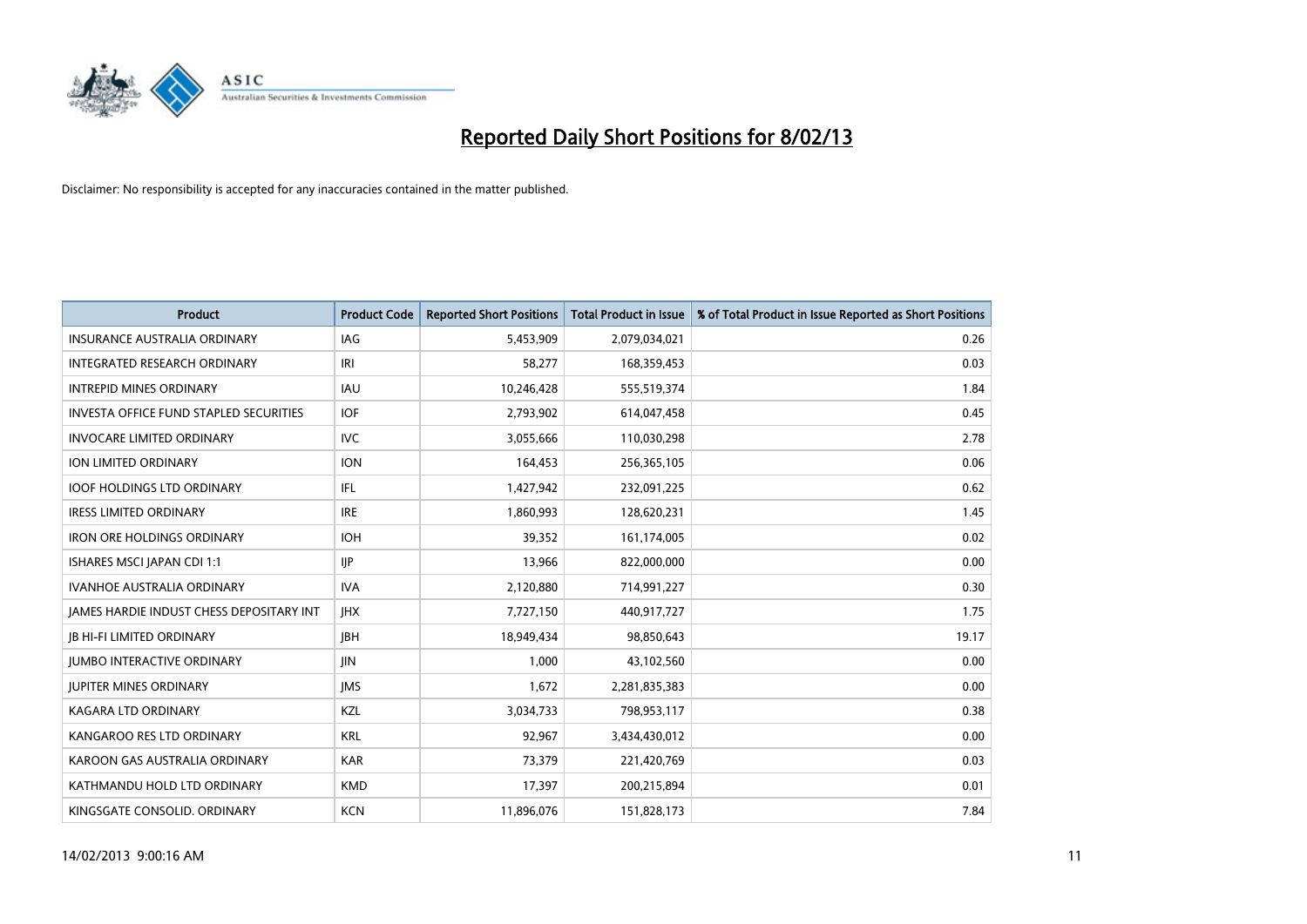

| <b>Product</b>                        | <b>Product Code</b> | <b>Reported Short Positions</b> | <b>Total Product in Issue</b> | % of Total Product in Issue Reported as Short Positions |
|---------------------------------------|---------------------|---------------------------------|-------------------------------|---------------------------------------------------------|
| KINGSROSE MINING LTD ORDINARY         | <b>KRM</b>          | 209,362                         | 291,959,871                   | 0.07                                                    |
| LEIGHTON HOLDINGS ORDINARY            | LEI                 | 8,713,288                       | 337, 164, 188                 | 2.58                                                    |
| LEND LEASE GROUP UNIT/ORD STAPLED     | LLC                 | 4,103,568                       | 574,351,883                   | 0.71                                                    |
| LINC ENERGY LTD ORDINARY              | <b>LNC</b>          | 16,243,695                      | 517,770,424                   | 3.14                                                    |
| LIQUEFIED NATURAL ORDINARY            | <b>LNG</b>          | 272,800                         | 267,699,015                   | 0.10                                                    |
| LYCOPODIUM LIMITED ORDINARY           | <b>LYL</b>          | 403                             | 38,755,103                    | 0.00                                                    |
| LYNAS CORPORATION ORDINARY            | <b>LYC</b>          | 175,526,156                     | 1,960,801,292                 | 8.95                                                    |
| M2 TELECOMMUNICATION ORDINARY         | <b>MTU</b>          | 7,220,377                       | 157,996,251                   | 4.57                                                    |
| <b>MACA LIMITED ORDINARY</b>          | <b>MLD</b>          | 1,030,591                       | 150,000,000                   | 0.69                                                    |
| <b>MACMAHON HOLDINGS ORDINARY</b>     | <b>MAH</b>          | 12,265,521                      | 1,261,699,966                 | 0.97                                                    |
| MACQ ATLAS ROADS GRP ORDINARY STAPLED | <b>MOA</b>          | 3,712,084                       | 478,531,436                   | 0.78                                                    |
| MACQUARIE GROUP LTD ORDINARY          | <b>MQG</b>          | 4,160,715                       | 339,178,329                   | 1.23                                                    |
| <b>MATRIX C &amp; E LTD ORDINARY</b>  | <b>MCE</b>          | 3,776,963                       | 94,555,428                    | 3.99                                                    |
| MAVERICK DRILLING ORDINARY            | <b>MAD</b>          | 10,690,375                      | 452,726,751                   | 2.36                                                    |
| <b>MAXITRANS INDUSTRIES ORDINARY</b>  | <b>MXI</b>          | 814                             | 183,993,392                   | 0.00                                                    |
| MAYNE PHARMA LTD ORDINARY             | <b>MYX</b>          | 546,300                         | 545,527,413                   | 0.10                                                    |
| MCMILLAN SHAKESPEARE ORDINARY         | <b>MMS</b>          | 504,055                         | 74,523,965                    | 0.68                                                    |
| MEDUSA MINING LTD ORDINARY            | <b>MML</b>          | 2,506,302                       | 188,903,911                   | 1.33                                                    |
| MELBOURNE IT LIMITED ORDINARY         | <b>MLB</b>          | 552,222                         | 82,451,363                    | 0.67                                                    |
| MEO AUSTRALIA LTD ORDINARY            | <b>MEO</b>          | 399,747                         | 627,264,587                   | 0.06                                                    |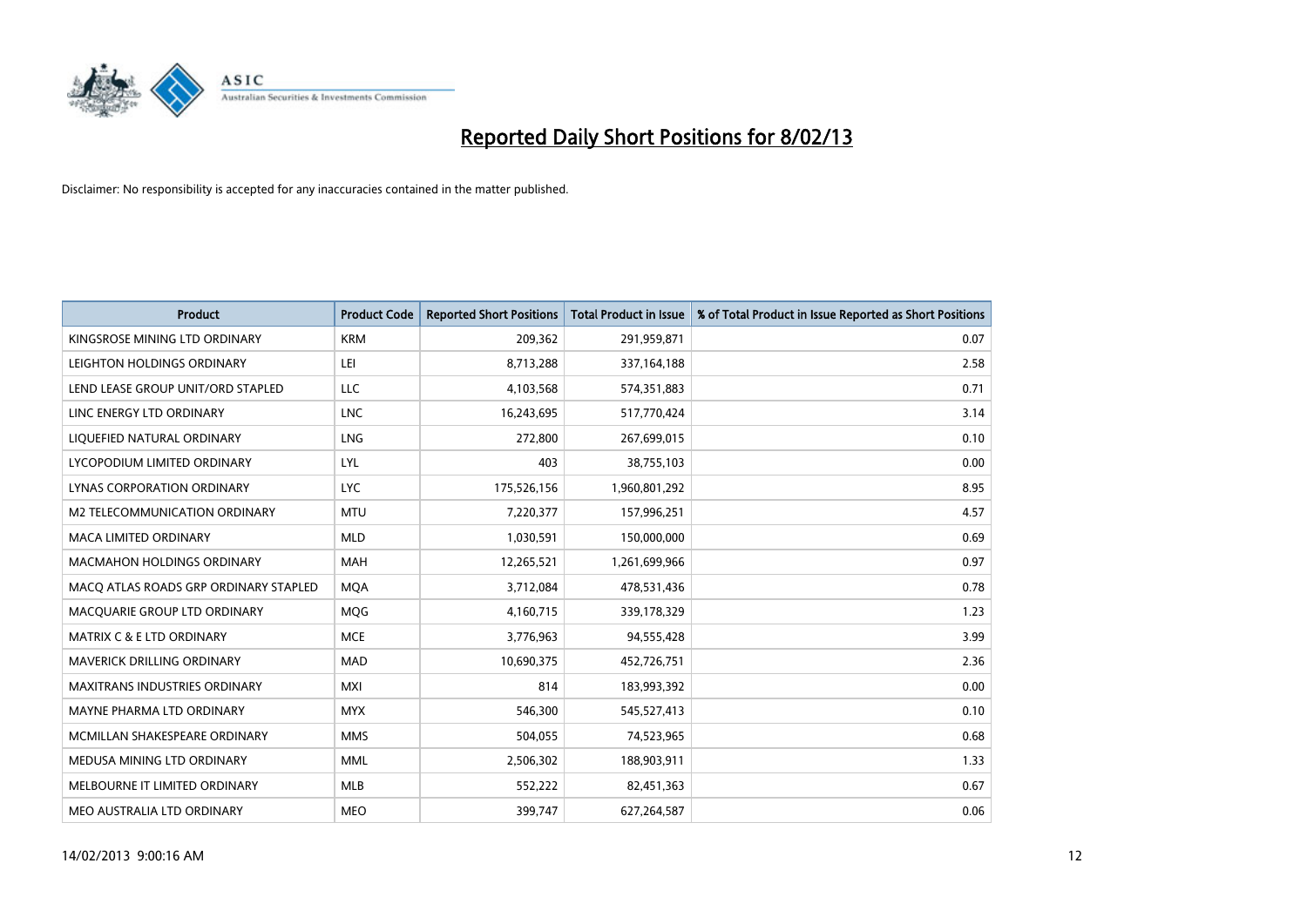

| <b>Product</b>                     | <b>Product Code</b> | <b>Reported Short Positions</b> | <b>Total Product in Issue</b> | % of Total Product in Issue Reported as Short Positions |
|------------------------------------|---------------------|---------------------------------|-------------------------------|---------------------------------------------------------|
| <b>MERMAID MARINE ORDINARY</b>     | <b>MRM</b>          | 600,310                         | 223,832,900                   | 0.27                                                    |
| MESOBLAST LIMITED ORDINARY         | <b>MSB</b>          | 17,676,898                      | 287,840,322                   | 6.14                                                    |
| <b>METALS X LIMITED ORDINARY</b>   | <b>MLX</b>          | 90,793                          | 1,651,766,110                 | 0.01                                                    |
| METCASH LIMITED ORDINARY           | <b>MTS</b>          | 105,692,664                     | 880,704,786                   | 12.00                                                   |
| METMINCO LIMITED ORDINARY          | <b>MNC</b>          | 54,825                          | 1,749,543,023                 | 0.00                                                    |
| MICLYN EXP OFFSHR ORDINARY         | <b>MIO</b>          | 91,084                          | 278,639,188                   | 0.03                                                    |
| MILTON CORPORATION ORDINARY        | <b>MLT</b>          | 12,800                          | 121,625,655                   | 0.01                                                    |
| MINCOR RESOURCES NL ORDINARY       | <b>MCR</b>          | 2,257,535                       | 188,208,274                   | 1.20                                                    |
| MINERAL DEPOSITS ORDINARY          | <b>MDL</b>          | 696,158                         | 83,538,786                    | 0.83                                                    |
| MINERAL RESOURCES, ORDINARY        | <b>MIN</b>          | 3,597,664                       | 185,724,169                   | 1.94                                                    |
| MIRABELA NICKEL LTD ORDINARY       | <b>MBN</b>          | 9,229,395                       | 876,765,094                   | 1.05                                                    |
| MIRVAC GROUP STAPLED SECURITIES    | <b>MGR</b>          | 4,183,484                       | 3,425,587,451                 | 0.12                                                    |
| MOLOPO ENERGY LTD ORDINARY         | <b>MPO</b>          | 882,440                         | 246,230,752                   | 0.36                                                    |
| <b>MONADELPHOUS GROUP ORDINARY</b> | <b>MND</b>          | 7,294,684                       | 90,663,543                    | 8.05                                                    |
| MORTGAGE CHOICE LTD ORDINARY       | <b>MOC</b>          | 2,354,649                       | 123,431,282                   | 1.91                                                    |
| <b>MOUNT GIBSON IRON ORDINARY</b>  | <b>MGX</b>          | 1,652,712                       | 1,090,584,232                 | 0.15                                                    |
| MULTIPLEX SITES SITES              | <b>MXUPA</b>        | 602                             | 4,500,000                     | 0.01                                                    |
| MURCHISON METALS LTD ORDINARY      | <b>MMX</b>          | 6,155,932                       | 450,497,346                   | 1.37                                                    |
| <b>MYER HOLDINGS LTD ORDINARY</b>  | <b>MYR</b>          | 81,100,838                      | 583,384,551                   | 13.90                                                   |
| MYSTATE LIMITED ORDINARY           | <b>MYS</b>          | 22,399                          | 87,117,374                    | 0.03                                                    |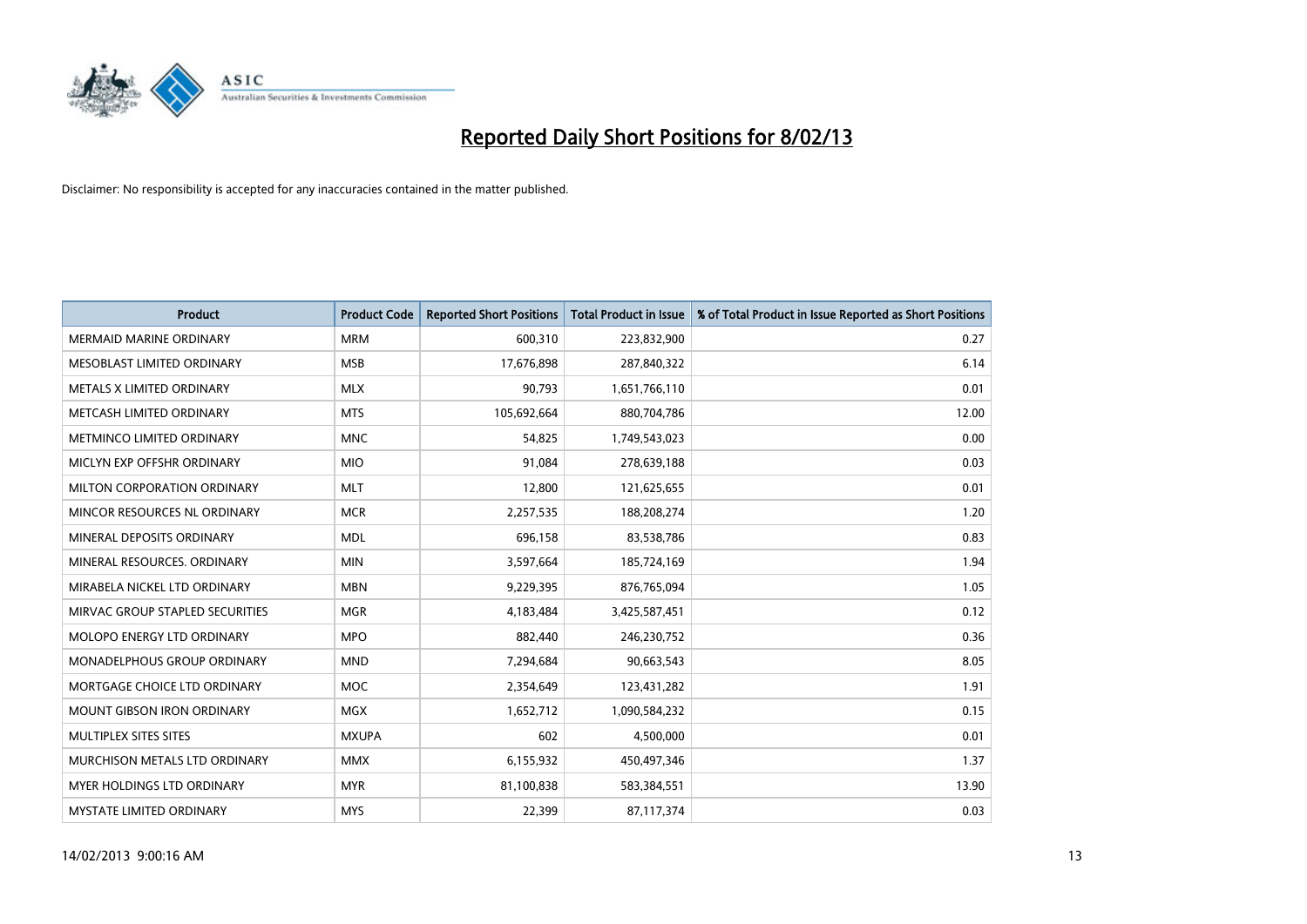

| <b>Product</b>                        | <b>Product Code</b> | <b>Reported Short Positions</b> | <b>Total Product in Issue</b> | % of Total Product in Issue Reported as Short Positions |
|---------------------------------------|---------------------|---------------------------------|-------------------------------|---------------------------------------------------------|
| NATIONAL AUST, BANK ORDINARY          | <b>NAB</b>          | 13,341,161                      | 2,342,259,881                 | 0.57                                                    |
| NAVITAS LIMITED ORDINARY              | <b>NVT</b>          | 11,087,909                      | 375,367,918                   | 2.95                                                    |
| NEON ENERGY LIMITED ORDINARY          | <b>NEN</b>          | 3,442,859                       | 549,844,091                   | 0.63                                                    |
| NEW HOPE CORPORATION ORDINARY         | <b>NHC</b>          | 2,402,184                       | 830,563,352                   | 0.29                                                    |
| NEWCREST MINING ORDINARY              | <b>NCM</b>          | 4,596,245                       | 765,906,839                   | 0.60                                                    |
| NEWS CORP A NON-VOTING CDI            | <b>NWSLV</b>        | 2,345,796                       | 1,527,677,110                 | 0.15                                                    |
| NEWS CORP B VOTING CDI                | <b>NWS</b>          | 599.097                         | 798,520,953                   | 0.08                                                    |
| NEWSAT LIMITED ORDINARY               | <b>NWT</b>          | 58,617                          | 233,052,157                   | 0.03                                                    |
| NEXTDC LIMITED ORDINARY               | <b>NXT</b>          | 3,658,651                       | 172,602,288                   | 2.12                                                    |
| NEXUS ENERGY LIMITED ORDINARY         | <b>NXS</b>          | 12,187,648                      | 1,329,821,159                 | 0.92                                                    |
| NIDO PETROLEUM ORDINARY               | <b>NDO</b>          | 105,313                         | 1,906,373,341                 | 0.01                                                    |
| NOBLE MINERAL RES ORDINARY            | <b>NMG</b>          | 2,903,432                       | 666,397,952                   | 0.44                                                    |
| NORFOLK GROUP ORDINARY                | <b>NFK</b>          | 50                              | 158,890,730                   | 0.00                                                    |
| NORTHERN IRON LTD ORDINARY            | <b>NFE</b>          | 3,196,320                       | 484,405,314                   | 0.66                                                    |
| NORTHERN STAR ORDINARY                | <b>NST</b>          | 5,503,013                       | 424,277,027                   | 1.30                                                    |
| NRW HOLDINGS LIMITED ORDINARY         | <b>NWH</b>          | 4,230,658                       | 278,888,011                   | 1.52                                                    |
| NUFARM LIMITED ORDINARY               | <b>NUF</b>          | 5,323,324                       | 262,796,891                   | 2.03                                                    |
| OAKTON LIMITED ORDINARY               | <b>OKN</b>          | 2,018                           | 91,721,874                    | 0.00                                                    |
| OCEANAGOLD CORP. CHESS DEPOSITARY INT | <b>OGC</b>          | 2,393,442                       | 293,517,918                   | 0.82                                                    |
| OIL SEARCH LTD ORDINARY               | OSH                 | 22,388,681                      | 1,334,756,742                 | 1.68                                                    |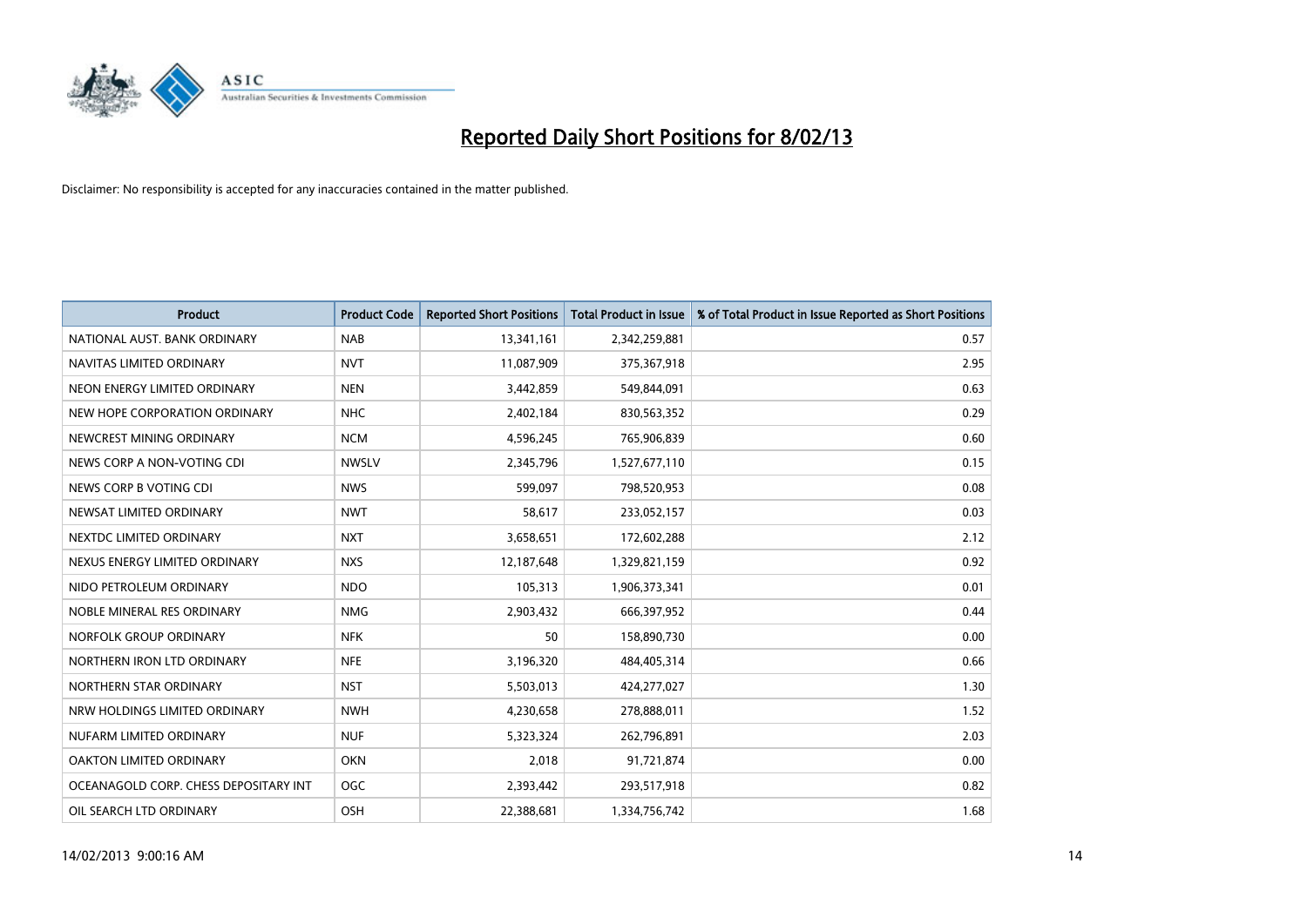

| <b>Product</b>               | <b>Product Code</b> | <b>Reported Short Positions</b> | <b>Total Product in Issue</b> | % of Total Product in Issue Reported as Short Positions |
|------------------------------|---------------------|---------------------------------|-------------------------------|---------------------------------------------------------|
| OM HOLDINGS LIMITED ORDINARY | <b>OMH</b>          | 4,055,040                       | 673,423,337                   | 0.60                                                    |
| ORICA LIMITED ORDINARY       | ORI                 | 3,594,601                       | 366,686,516                   | 0.98                                                    |
| ORIGIN ENERGY ORDINARY       | ORG                 | 13,302,165                      | 1,094,031,475                 | 1.22                                                    |
| OROCOBRE LIMITED ORDINARY    | <b>ORE</b>          | 276,317                         | 117,745,140                   | 0.23                                                    |
| OROTONGROUP LIMITED ORDINARY | ORL                 | 29,746                          | 40,880,902                    | 0.07                                                    |
| ORPHEUS ENERGY LTD ORDINARY  | <b>OEG</b>          | 67,200                          | 130,475,919                   | 0.05                                                    |
| OZ MINERALS ORDINARY         | OZL                 | 9,822,092                       | 303,470,022                   | 3.24                                                    |
| PACIFIC BRANDS ORDINARY      | PBG                 | 13,327,471                      | 912,915,695                   | 1.46                                                    |
| PALADIN ENERGY LTD ORDINARY  | <b>PDN</b>          | 111,947,531                     | 836,825,651                   | 13.38                                                   |
| PANAUST LIMITED ORDINARY     | <b>PNA</b>          | 1,660,222                       | 606,155,069                   | 0.27                                                    |
| PANORAMIC RESOURCES ORDINARY | PAN                 | 1,152,266                       | 256,058,555                   | 0.45                                                    |
| PAPERLINX LIMITED ORDINARY   | <b>PPX</b>          | 68,325                          | 609,280,761                   | 0.01                                                    |
| PAPILLON RES LTD ORDINARY    | PIR                 | 1,467,108                       | 297,028,210                   | 0.49                                                    |
| PATTIES FOODS LTD ORDINARY   | PFL                 | 100.000                         | 139,065,639                   | 0.07                                                    |
| PEET LIMITED ORDINARY        | <b>PPC</b>          | 3,320,452                       | 321,013,141                   | 1.03                                                    |
| PERILYA LIMITED ORDINARY     | PEM                 | 514                             | 769,316,426                   | 0.00                                                    |
| PERPETUAL LIMITED ORDINARY   | PPT                 | 2,095,582                       | 41,980,678                    | 4.99                                                    |
| PERSEUS MINING LTD ORDINARY  | PRU                 | 21,940,978                      | 457,962,088                   | 4.79                                                    |
| PHARMAXIS LTD ORDINARY       | <b>PXS</b>          | 8,651,371                       | 308,543,389                   | 2.80                                                    |
| PHOSPHAGENICS LTD. ORDINARY  | POH                 | 1,035,000                       | 1,020,215,957                 | 0.10                                                    |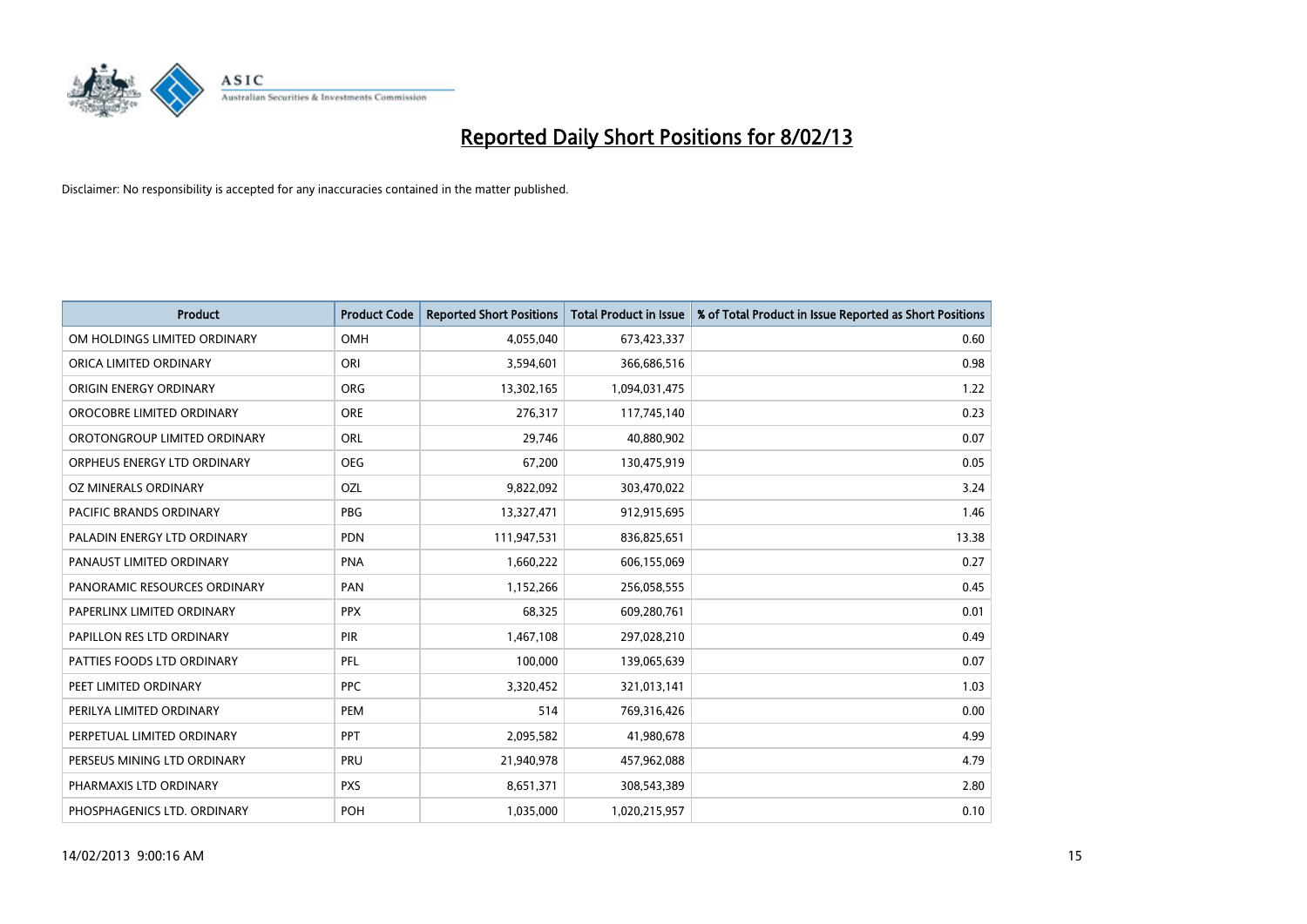

| <b>Product</b>                    | <b>Product Code</b> | <b>Reported Short Positions</b> | <b>Total Product in Issue</b> | % of Total Product in Issue Reported as Short Positions |
|-----------------------------------|---------------------|---------------------------------|-------------------------------|---------------------------------------------------------|
| PLATINUM ASSET ORDINARY           | <b>PTM</b>          | 10,881,630                      | 561,347,878                   | 1.94                                                    |
| PLATINUM AUSTRALIA ORDINARY       | <b>PLA</b>          | 825,935                         | 504,968,043                   | 0.16                                                    |
| PMP LIMITED ORDINARY              | <b>PMP</b>          | 152,261                         | 323,781,124                   | 0.05                                                    |
| PRAIRIE DOWNS METALS ORDINARY     | <b>PDZ</b>          | 5,000                           | 104,440,598                   | 0.00                                                    |
| PREMIER INVESTMENTS ORDINARY      | <b>PMV</b>          | 1,107,253                       | 155,260,478                   | 0.71                                                    |
| PRIMA BIOMED LTD ORDINARY         | <b>PRR</b>          | 7,288,810                       | 1,066,063,388                 | 0.68                                                    |
| PRIMARY HEALTH CARE ORDINARY      | <b>PRY</b>          | 16,232,774                      | 502,983,554                   | 3.23                                                    |
| PROGRAMMED ORDINARY               | PRG                 | 210,449                         | 118,177,001                   | 0.18                                                    |
| PSIVIDA CORP CDI 1:1              | <b>PVA</b>          | 50,000                          | 8,967,956                     | 0.56                                                    |
| PURA VIDA ENERGY NL ORDINARY      | <b>PVD</b>          | 157,040                         | 59,919,584                    | 0.26                                                    |
| <b>QANTAS AIRWAYS ORDINARY</b>    | QAN                 | 12,545,760                      | 2,253,918,425                 | 0.56                                                    |
| OBE INSURANCE GROUP ORDINARY      | <b>OBE</b>          | 50,891,165                      | 1,196,747,582                 | 4.25                                                    |
| ORXPHARMA LTD ORDINARY            | <b>QRX</b>          | 130,762                         | 144,644,706                   | 0.09                                                    |
| <b>QUBE HOLDINGS LTD ORDINARY</b> | <b>OUB</b>          | 10,560,814                      | 926,489,845                   | 1.14                                                    |
| RAMELIUS RESOURCES ORDINARY       | <b>RMS</b>          | 5,219,211                       | 337,296,949                   | 1.55                                                    |
| RAMSAY HEALTH CARE ORDINARY       | <b>RHC</b>          | 2,548,513                       | 202,081,252                   | 1.26                                                    |
| <b>RCR TOMLINSON ORDINARY</b>     | <b>RCR</b>          | 120,288                         | 132,431,265                   | 0.09                                                    |
| <b>REA GROUP ORDINARY</b>         | <b>REA</b>          | 46,013                          | 131,714,699                   | 0.03                                                    |
| <b>RECKON LIMITED ORDINARY</b>    | <b>RKN</b>          | 452,970                         | 129,488,015                   | 0.35                                                    |
| <b>RED 5 LIMITED ORDINARY</b>     | <b>RED</b>          | 371,420                         | 135,488,008                   | 0.27                                                    |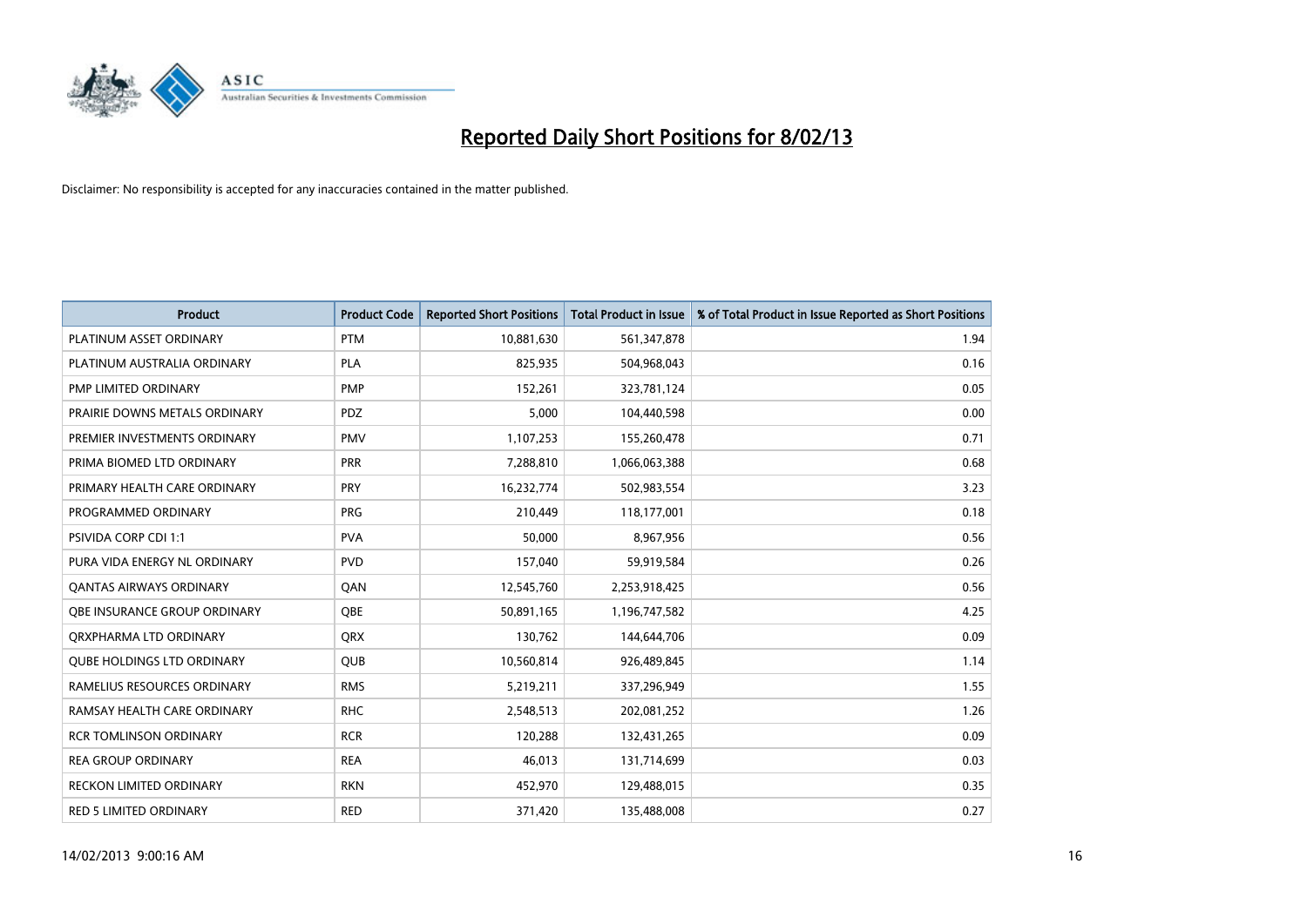

| <b>Product</b>                      | <b>Product Code</b> | <b>Reported Short Positions</b> | <b>Total Product in Issue</b> | % of Total Product in Issue Reported as Short Positions |
|-------------------------------------|---------------------|---------------------------------|-------------------------------|---------------------------------------------------------|
| <b>RED FORK ENERGY ORDINARY</b>     | <b>RFE</b>          | 3,420,267                       | 384,951,719                   | 0.89                                                    |
| REDFLEX HOLDINGS ORDINARY           | <b>RDF</b>          | 1,728                           | 110,762,310                   | 0.00                                                    |
| REECE AUSTRALIA LTD. ORDINARY       | <b>REH</b>          | 10,493                          | 99,600,000                    | 0.01                                                    |
| REGIS RESOURCES ORDINARY            | <b>RRL</b>          | 7,215,650                       | 473,975,396                   | 1.52                                                    |
| RESMED INC CDI 10:1                 | <b>RMD</b>          | 12,780,803                      | 1,556,242,300                 | 0.82                                                    |
| <b>RESOLUTE MINING ORDINARY</b>     | <b>RSG</b>          | 867,842                         | 643,094,224                   | 0.13                                                    |
| <b>RESOURCE GENERATION ORDINARY</b> | <b>RES</b>          | 173                             | 263,345,652                   | 0.00                                                    |
| RETAIL FOOD GROUP ORDINARY          | <b>RFG</b>          | 284,344                         | 130,087,856                   | 0.22                                                    |
| REVERSE CORP LIMITED ORDINARY       | <b>REF</b>          | 100                             | 92,382,175                    | 0.00                                                    |
| REX MINERALS LIMITED ORDINARY       | <b>RXM</b>          | 3,504,049                       | 188,907,284                   | 1.85                                                    |
| RHG LIMITED ORDINARY                | <b>RHG</b>          | 300,924                         | 308,483,177                   | 0.10                                                    |
| <b>RIALTO ENERGY ORDINARY</b>       | <b>RIA</b>          | 41                              | 672,259,992                   | 0.00                                                    |
| RIDLEY CORPORATION ORDINARY         | <b>RIC</b>          | 21,995                          | 307,817,071                   | 0.01                                                    |
| RIO TINTO LIMITED ORDINARY          | <b>RIO</b>          | 7,616,886                       | 435,758,720                   | 1.75                                                    |
| ROC OIL COMPANY ORDINARY            | <b>ROC</b>          | 1,338,570                       | 683,235,552                   | 0.20                                                    |
| RURALCO HOLDINGS ORDINARY           | <b>RHL</b>          | 12,000                          | 55,019,284                    | 0.02                                                    |
| SAI GLOBAL LIMITED ORDINARY         | SAI                 | 4,390,099                       | 206,944,724                   | 2.12                                                    |
| SALMAT LIMITED ORDINARY             | <b>SLM</b>          | 488,210                         | 159,812,799                   | 0.31                                                    |
| SAMSON OIL & GAS LTD ORDINARY       | SSN                 | 7,157,653                       | 1,985,896,471                 | 0.36                                                    |
| SANDFIRE RESOURCES ORDINARY         | <b>SFR</b>          | 2,823,987                       | 153,590,968                   | 1.84                                                    |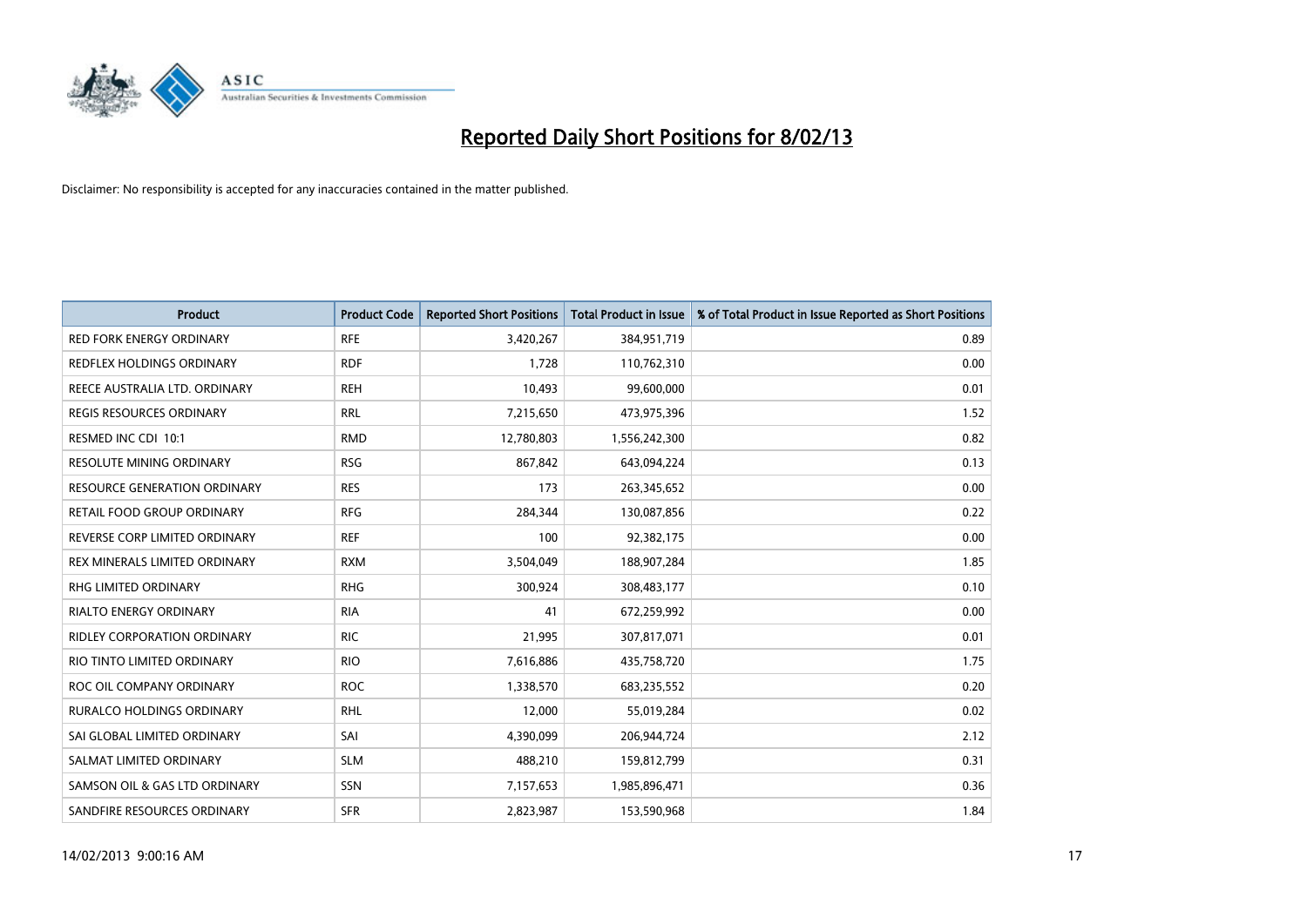

| <b>Product</b>                           | <b>Product Code</b> | <b>Reported Short Positions</b> | <b>Total Product in Issue</b> | % of Total Product in Issue Reported as Short Positions |
|------------------------------------------|---------------------|---------------------------------|-------------------------------|---------------------------------------------------------|
| <b>SANTOS LTD ORDINARY</b>               | <b>STO</b>          | 3,376,877                       | 958,896,786                   | 0.35                                                    |
| SARACEN MINERAL ORDINARY                 | SAR                 | 9,695,033                       | 595,217,424                   | 1.63                                                    |
| SCA PROPERTY GROUP STAPLED SECURITIES    | <b>SCP</b>          | 16,236,197                      | 585,455,114                   | 2.77                                                    |
| SEDGMAN LIMITED ORDINARY                 | <b>SDM</b>          | 133,292                         | 217,623,797                   | 0.06                                                    |
| SEEK LIMITED ORDINARY                    | <b>SEK</b>          | 15,863,766                      | 337,101,307                   | 4.71                                                    |
| SENEX ENERGY LIMITED ORDINARY            | SXY                 | 1,381,939                       | 1,140,804,837                 | 0.12                                                    |
| SERVICE STREAM ORDINARY                  | <b>SSM</b>          | 100                             | 283,418,867                   | 0.00                                                    |
| SEVEN GROUP HOLDINGS ORDINARY            | <b>SVW</b>          | 3,224,162                       | 307,410,281                   | 1.05                                                    |
| SEVEN WEST MEDIA LTD ORDINARY            | <b>SWM</b>          | 20,261,191                      | 999,160,872                   | 2.03                                                    |
| SIGMA PHARMACEUTICAL ORDINARY            | <b>SIP</b>          | 5,298,898                       | 1,169,236,730                 | 0.45                                                    |
| SILEX SYSTEMS ORDINARY                   | <b>SLX</b>          | 1,240,119                       | 170,232,464                   | 0.73                                                    |
| SILVER CHEF LIMITED ORDINARY             | <b>SIV</b>          | 13,392                          | 27,222,919                    | 0.05                                                    |
| SILVER LAKE RESOURCE ORDINARY            | <b>SLR</b>          | 2,084,121                       | 379,048,750                   | 0.55                                                    |
| SIMS METAL MGMT LTD ORDINARY             | <b>SGM</b>          | 8,510,173                       | 204,300,941                   | 4.17                                                    |
| SINGAPORE TELECOMM. CHESS DEPOSITARY INT | SGT                 | 9,446,420                       | 164,748,297                   | 5.73                                                    |
| SIRIUS RESOURCES NL ORDINARY             | <b>SIR</b>          | 450,686                         | 223,434,586                   | 0.20                                                    |
| SIRTEX MEDICAL ORDINARY                  | <b>SRX</b>          | 153,519                         | 55,768,136                    | 0.28                                                    |
| SKILLED GROUP LTD ORDINARY               | <b>SKE</b>          | 4,771,640                       | 233,487,276                   | 2.04                                                    |
| <b>SKY NETWORK ORDINARY</b>              | <b>SKT</b>          | 70,212                          | 389,139,785                   | 0.02                                                    |
| SKYCITY ENT GRP LTD ORDINARY             | <b>SKC</b>          | 110,101                         | 576,958,340                   | 0.02                                                    |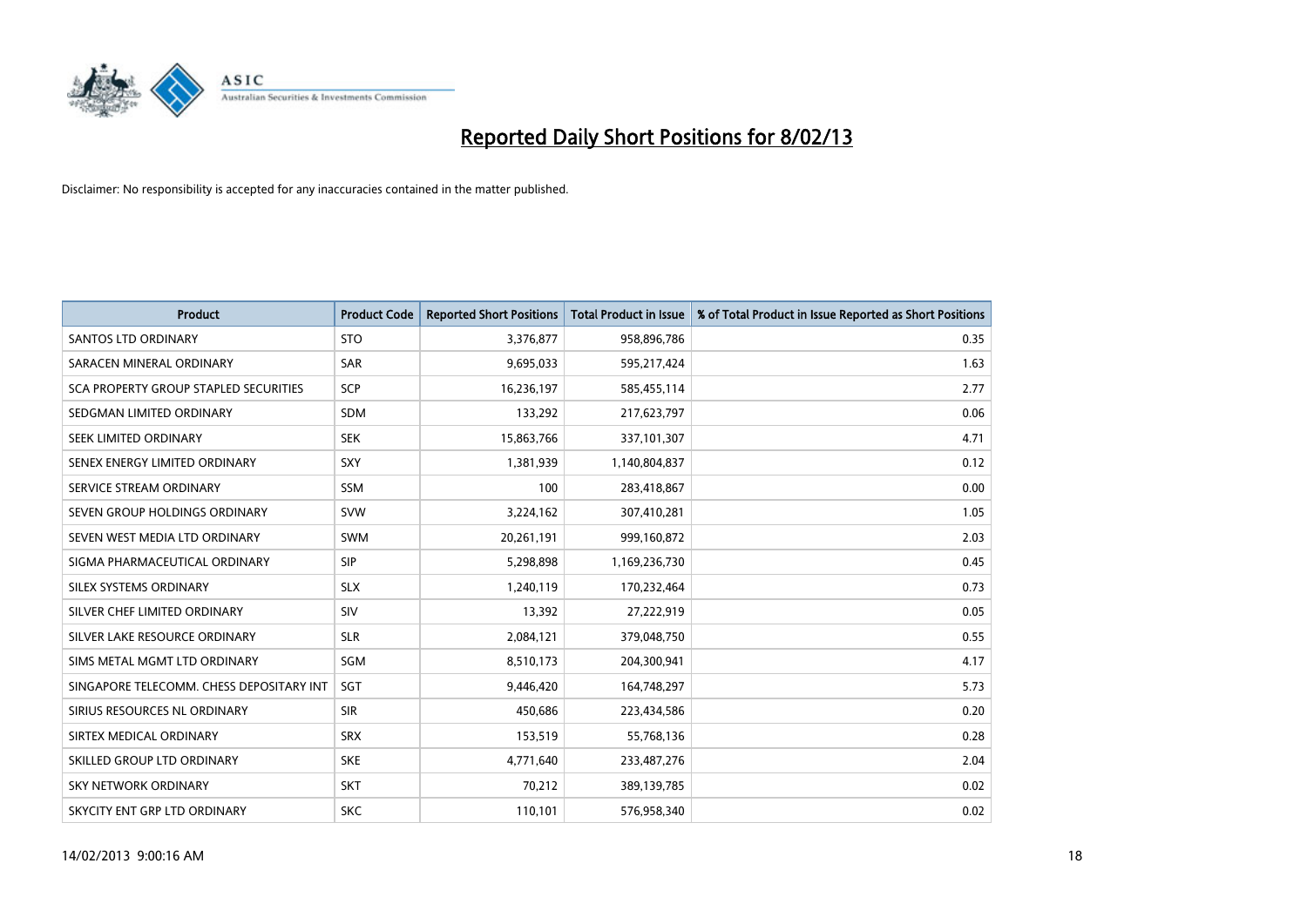

| <b>Product</b>                           | <b>Product Code</b> | <b>Reported Short Positions</b> | <b>Total Product in Issue</b> | % of Total Product in Issue Reported as Short Positions |
|------------------------------------------|---------------------|---------------------------------|-------------------------------|---------------------------------------------------------|
| <b>SLATER &amp; GORDON ORDINARY</b>      | <b>SGH</b>          | 40,155                          | 170,537,215                   | 0.02                                                    |
| SMS MANAGEMENT. ORDINARY                 | <b>SMX</b>          | 2,666,624                       | 69,378,477                    | 3.84                                                    |
| SONIC HEALTHCARE ORDINARY                | <b>SHL</b>          | 5,028,287                       | 396,053,681                   | 1.27                                                    |
| SOUL PATTINSON (W.H) ORDINARY            | SOL                 | 15,249                          | 239,395,320                   | 0.01                                                    |
| SP AUSNET STAPLED SECURITIES             | <b>SPN</b>          | 11,468,778                      | 3,367,543,113                 | 0.34                                                    |
| SPARK INFRASTRUCTURE STAPLED NOTE & UNIT | SKI                 | 38,332,392                      | 1,326,734,264                 | 2.89                                                    |
| SPDR 200 FUND ETF UNITS                  | <b>STW</b>          | 60,715                          | 46,951,346                    | 0.13                                                    |
| SPECIALTY FASHION ORDINARY               | <b>SFH</b>          | 110,000                         | 192,236,121                   | 0.06                                                    |
| ST BARBARA LIMITED ORDINARY              | <b>SBM</b>          | 5,460,084                       | 488,074,077                   | 1.12                                                    |
| STANMORE COAL LTD ORDINARY               | <b>SMR</b>          | 32,870                          | 207,827,090                   | 0.02                                                    |
| STARPHARMA HOLDINGS ORDINARY             | <b>SPL</b>          | 6,492,384                       | 283,665,948                   | 2.29                                                    |
| STH CRS ELECT ENGNR ORDINARY             | <b>SXE</b>          | 124,840                         | 161,523,129                   | 0.08                                                    |
| STHN CROSS MEDIA ORDINARY                | SXL                 | 13,923,699                      | 704,858,524                   | 1.98                                                    |
| STOCKLAND UNITS/ORD STAPLED              | <b>SGP</b>          | 23,300,135                      | 2,202,657,963                 | 1.06                                                    |
| STRAITS RES LTD. ORDINARY                | SRO                 | 41.160                          | 1,164,150,159                 | 0.00                                                    |
| STW COMMUNICATIONS ORDINARY              | SGN                 | 73,344                          | 403,828,512                   | 0.02                                                    |
| SUNCORP GROUP LTD ORDINARY               | <b>SUN</b>          | 6,941,774                       | 1,286,600,980                 | 0.54                                                    |
| SUNDANCE ENERGY ORDINARY                 | <b>SEA</b>          | 7,761,156                       | 278,765,141                   | 2.78                                                    |
| SUNDANCE RESOURCES ORDINARY              | <b>SDL</b>          | 971,534                         | 3,072,110,985                 | 0.03                                                    |
| SUNLAND GROUP LTD ORDINARY               | <b>SDG</b>          | 131,414                         | 189,417,674                   | 0.07                                                    |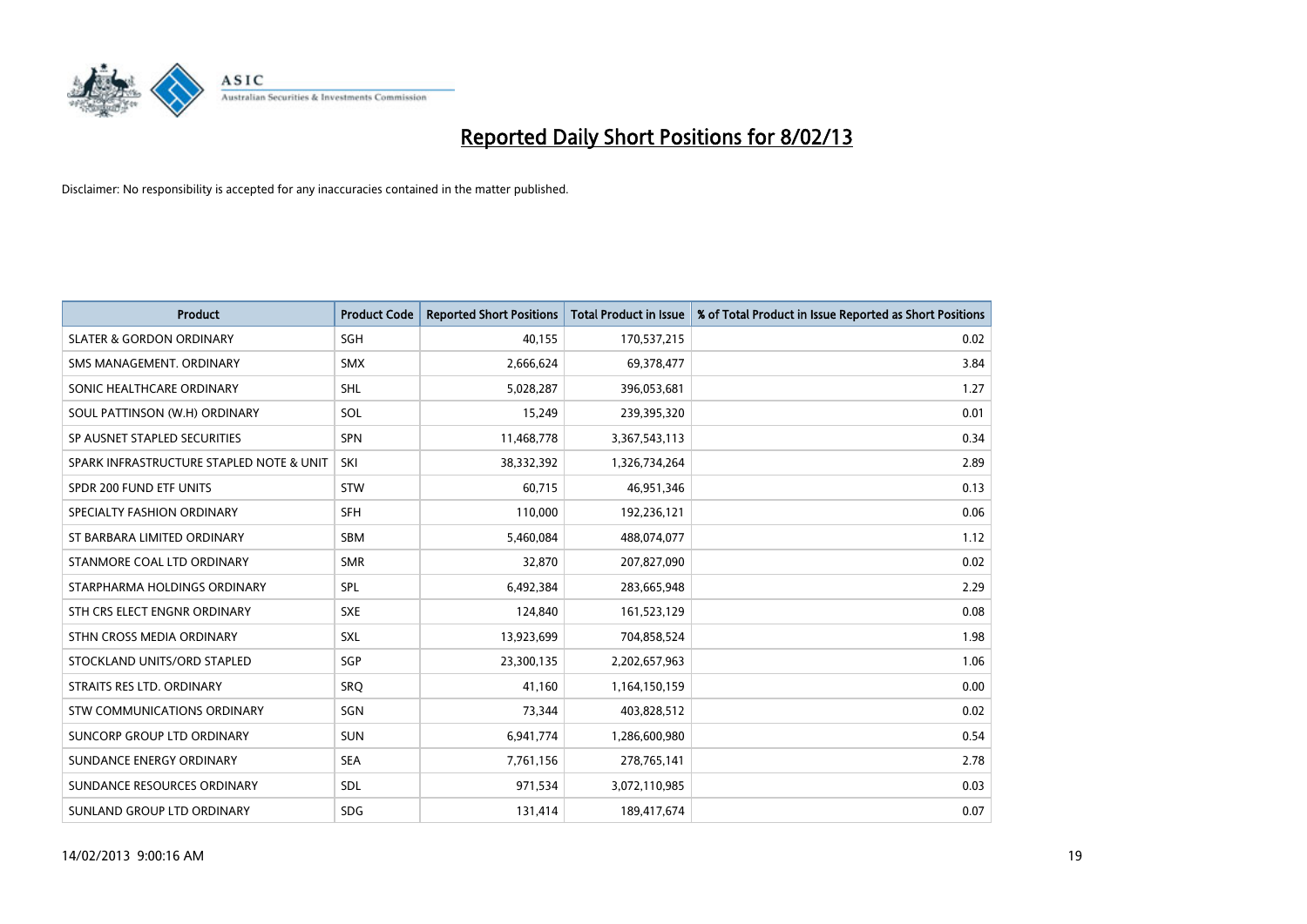

| <b>Product</b>                   | <b>Product Code</b> | <b>Reported Short Positions</b> | <b>Total Product in Issue</b> | % of Total Product in Issue Reported as Short Positions |
|----------------------------------|---------------------|---------------------------------|-------------------------------|---------------------------------------------------------|
| SUPER RET REP LTD ORDINARY       | <b>SUL</b>          | 535,646                         | 196,382,811                   | 0.27                                                    |
| SYD AIRPORT STAPLED US PROHIBIT. | <b>SYD</b>          | 6,696,056                       | 1,861,210,782                 | 0.36                                                    |
| SYRAH RESOURCES ORDINARY         | <b>SYR</b>          | 20,091                          | 135,952,089                   | 0.01                                                    |
| TABCORP HOLDINGS LTD ORDINARY    | <b>TAH</b>          | 16,046,416                      | 734,015,737                   | 2.19                                                    |
| TANAMI GOLD NL ORDINARY          | <b>TAM</b>          | 315,405                         | 261,132,677                   | 0.12                                                    |
| TAP OIL LIMITED ORDINARY         | <b>TAP</b>          | 345,158                         | 241,608,606                   | 0.14                                                    |
| TASSAL GROUP LIMITED ORDINARY    | <b>TGR</b>          | 69,896                          | 146,304,404                   | 0.05                                                    |
| TATTS GROUP LTD ORDINARY         | <b>TTS</b>          | 5,623,907                       | 1,386,351,280                 | 0.41                                                    |
| <b>TECHNOLOGY ONE ORDINARY</b>   | <b>TNE</b>          | 112,588                         | 306,620,955                   | 0.04                                                    |
| TELECOM CORPORATION ORDINARY     | <b>TEL</b>          | 9,124,092                       | 1,824,673,847                 | 0.50                                                    |
| TELSTRA CORPORATION. ORDINARY    | <b>TLS</b>          | 24,580,656                      | 12,443,074,357                | 0.20                                                    |
| TEN NETWORK HOLDINGS ORDINARY    | <b>TEN</b>          | 107,508,504                     | 2,586,970,845                 | 4.16                                                    |
| TERANGA GOLD CORP CDI 1:1        | <b>TGZ</b>          | 149,557                         | 173,843,756                   | 0.09                                                    |
| TEXON PETROLEUM LTD ORDINARY     | <b>TXN</b>          | 144,700                         | 245,339,848                   | 0.06                                                    |
| THE REJECT SHOP ORDINARY         | <b>TRS</b>          | 2,484,448                       | 26,092,220                    | 9.52                                                    |
| THORN GROUP LIMITED ORDINARY     | <b>TGA</b>          | 267,326                         | 147,584,880                   | 0.18                                                    |
| TIGER RESOURCES ORDINARY         | <b>TGS</b>          | 1,753,263                       | 673,470,269                   | 0.26                                                    |
| TOLL HOLDINGS LTD ORDINARY       | <b>TOL</b>          | 36,538,522                      | 717,133,875                   | 5.10                                                    |
| TOX FREE SOLUTIONS ORDINARY      | <b>TOX</b>          | 1,050,607                       | 115,999,858                   | 0.91                                                    |
| TPG TELECOM LIMITED ORDINARY     | <b>TPM</b>          | 877,899                         | 793,808,141                   | 0.11                                                    |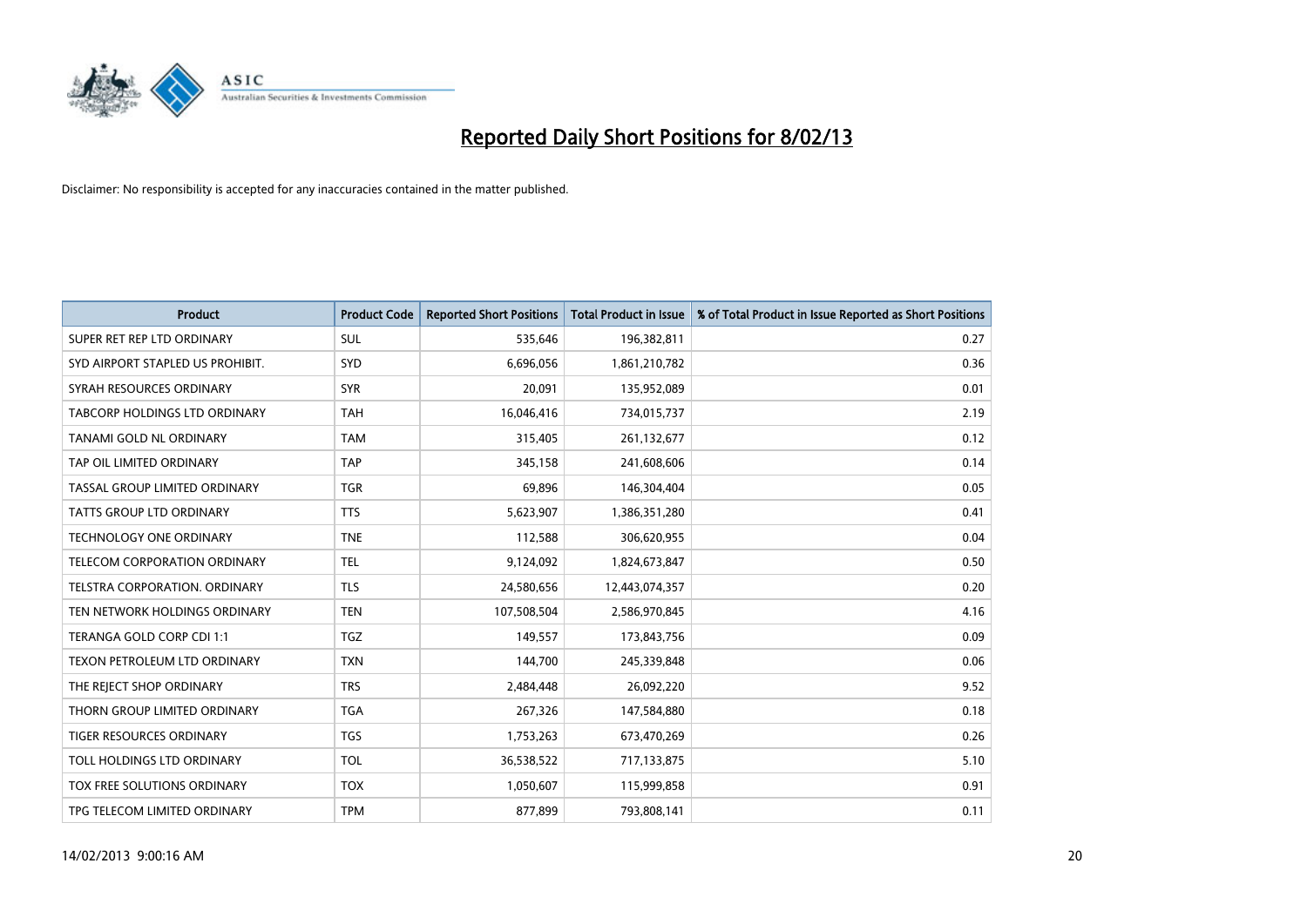

| <b>Product</b>                         | <b>Product Code</b> | <b>Reported Short Positions</b> | <b>Total Product in Issue</b> | % of Total Product in Issue Reported as Short Positions |
|----------------------------------------|---------------------|---------------------------------|-------------------------------|---------------------------------------------------------|
| <b>TRADE ME GROUP ORDINARY</b>         | <b>TME</b>          | 4,112,807                       | 396,017,568                   | 1.04                                                    |
| TRANSFIELD SERVICES ORDINARY           | <b>TSE</b>          | 4,540,471                       | 512,457,716                   | 0.89                                                    |
| TRANSPACIFIC INDUST, ORDINARY          | <b>TPI</b>          | 9,561,890                       | 1,578,563,490                 | 0.61                                                    |
| TRANSURBAN GROUP TRIPLE STAPLED SEC.   | <b>TCL</b>          | 5,581,380                       | 1,478,639,966                 | 0.38                                                    |
| TREASURY WINE ESTATE ORDINARY          | <b>TWE</b>          | 20,348,625                      | 647,227,144                   | 3.14                                                    |
| TROY RESOURCES LTD ORDINARY            | <b>TRY</b>          | 82,745                          | 91,318,649                    | 0.09                                                    |
| UGL LIMITED ORDINARY                   | UGL                 | 6,829,171                       | 166,315,038                   | 4.11                                                    |
| UXC LIMITED ORDINARY                   | <b>UXC</b>          | 1,164,640                       | 308,056,885                   | 0.38                                                    |
| <b>VENTURE MINERALS ORDINARY</b>       | <b>VMS</b>          | 227,760                         | 287,320,170                   | 0.08                                                    |
| <b>VIRGIN AUS HLDG LTD ORDINARY</b>    | <b>VAH</b>          | 59,906,863                      | 2,455,775,111                 | 2.44                                                    |
| <b>VNGD AUS SHARES ETF UNITS</b>       | VAS                 | 771                             | 5,847,438                     | 0.01                                                    |
| <b>VOCUS COMMS LTD ORDINARY</b>        | <b>VOC</b>          | 109,652                         | 77,846,159                    | 0.14                                                    |
| <b>WATPAC LIMITED ORDINARY</b>         | <b>WTP</b>          | 213,719                         | 184,332,526                   | 0.12                                                    |
| <b>WDS LIMITED ORDINARY</b>            | <b>WDS</b>          | 7                               | 144,740,614                   | 0.00                                                    |
| WEBIET LIMITED ORDINARY                | <b>WEB</b>          | 188,793                         | 79,397,959                    | 0.24                                                    |
| <b>WESFARMERS LIMITED ORDINARY</b>     | <b>WES</b>          | 26,018,143                      | 1,006,651,982                 | 2.58                                                    |
| WESFARMERS LIMITED PARTIALLY PROTECTED | <b>WESN</b>         | 225,276                         | 150,541,616                   | 0.15                                                    |
| <b>WESTERN AREAS LTD ORDINARY</b>      | <b>WSA</b>          | 12,644,303                      | 196,843,803                   | 6.42                                                    |
| WESTERN DESERT RES. ORDINARY           | <b>WDR</b>          | 439,220                         | 360,853,631                   | 0.12                                                    |
| WESTFIELD GROUP ORD/UNIT STAPLED SEC   | <b>WDC</b>          | 4,436,145                       | 2,228,403,362                 | 0.20                                                    |